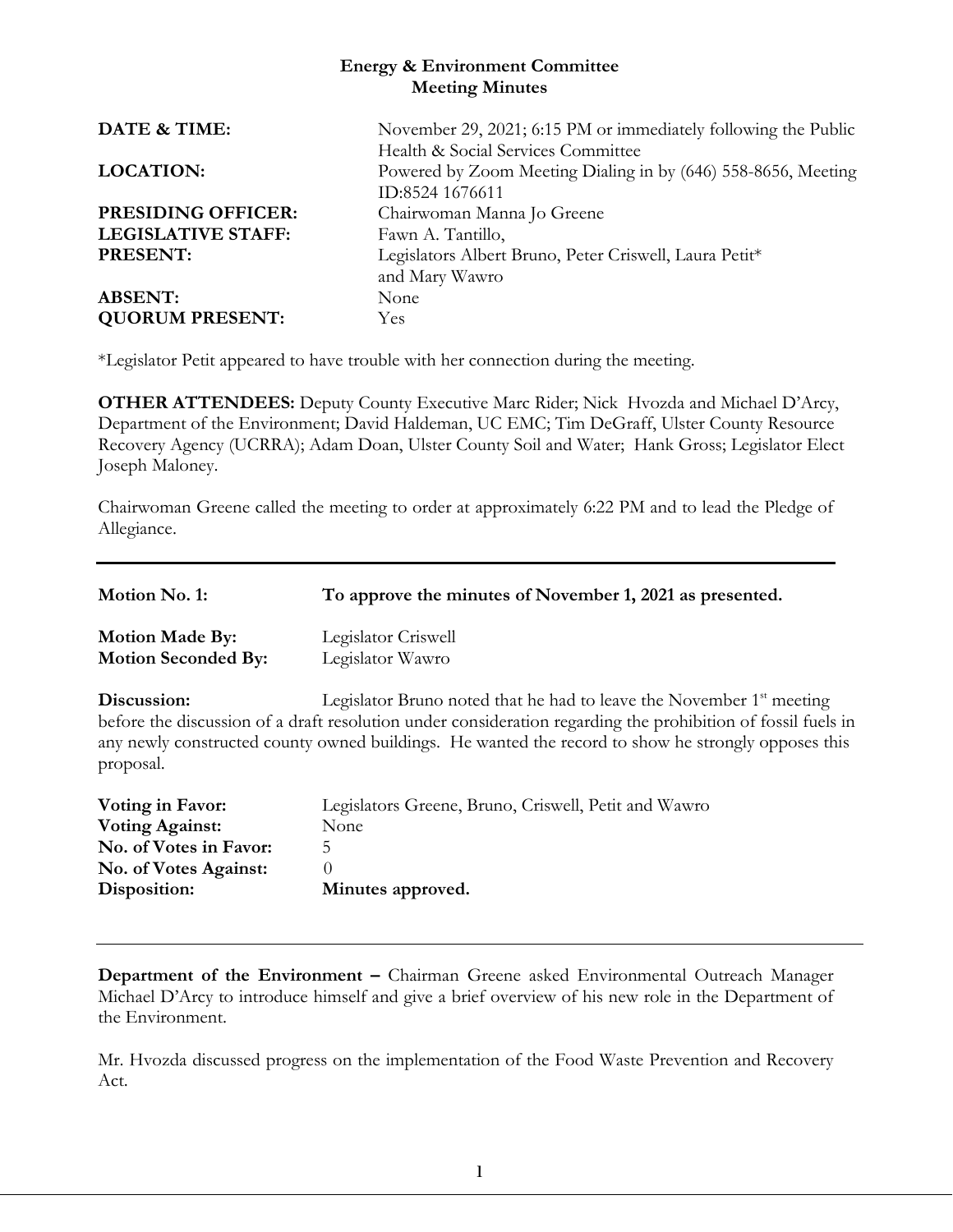**Ulster County Resource Recovery Agency (UCRRA)** – Mr. DeGraff gave an update on the work of the UCRRA that included a recent survey they conducted regarding composting practices. His staff is compiling this information and will share it with the committee.

Mr. DeGraff reported that 8 municipalities have submitted resolutions to the agency opposing the potential siting of a landfill in their jurisdiction. These towns are Rosendale, Ulster, Lloyd, Shawangunk, Esopus, Plattekill Hardenberg and Woodstock.

Chairwoman Greene noted the UCRRA hired a consultant to begin a screening process. She feels most people would want a land fill cited in the most appropriate location and each community needs to be considered equally whether or not they've passed a resolution. She emphasized that siting process would include a discussion of local concerns such as traffic and a fair host community benefit to offset negative impacts.

Legislator Bruno suggested the UCRRA consider alternatives to a landfill such as burn plants.

Legislator Petit was interested in the UCRRA's composting survey and emphasized the need to encourage more public buy-in for composting and other zero waste initiatives.

Chairwoman Greene reminded the committee of an ad hoc committee working on the Zero Waste Implementation Plan that came from the Recycling Oversight Committee. This plan will include a resource innovation center where hard to recycle materials could be repaired for reuse or recycled.

**Environmental Management Council (EMC)** – Mr. Haldeman had nothing new to report.

#### **Resolutions for December 21, 2021**

**Resolution No. 551** - Adopting Proposed Local Law No. 8 Of 2021, A Local Law Amending The Code Of The County Of Ulster, Chapter 304, Solid Waste, Article IV, Food Waste Prevention And Recovery, In Relation To Composting

**Resolution Summary:** This Resolution will adopt Proposed Local Law No. 8 of 2021 and amend the code of the county in relation to food waste composting by larger generators.

| Motion No. 2:<br><b>Motion Made By:</b><br><b>Motion Seconded By:</b>                                                    | Motion to approve Res. No. 551<br>Legislator Bruno<br>Legislator Wawro                                       |
|--------------------------------------------------------------------------------------------------------------------------|--------------------------------------------------------------------------------------------------------------|
| Discussion:                                                                                                              | (See Transcript)                                                                                             |
| Voting in Favor<br>$\sim$ :<br><b>Voting Against:</b><br>No. of Votes in Favor:<br>No. of Votes Against:<br>Disposition: | Legislators Greene, Bruno, Criswell, Petit and Wawro<br>None<br>5.<br>$\theta$<br><b>Resolution approved</b> |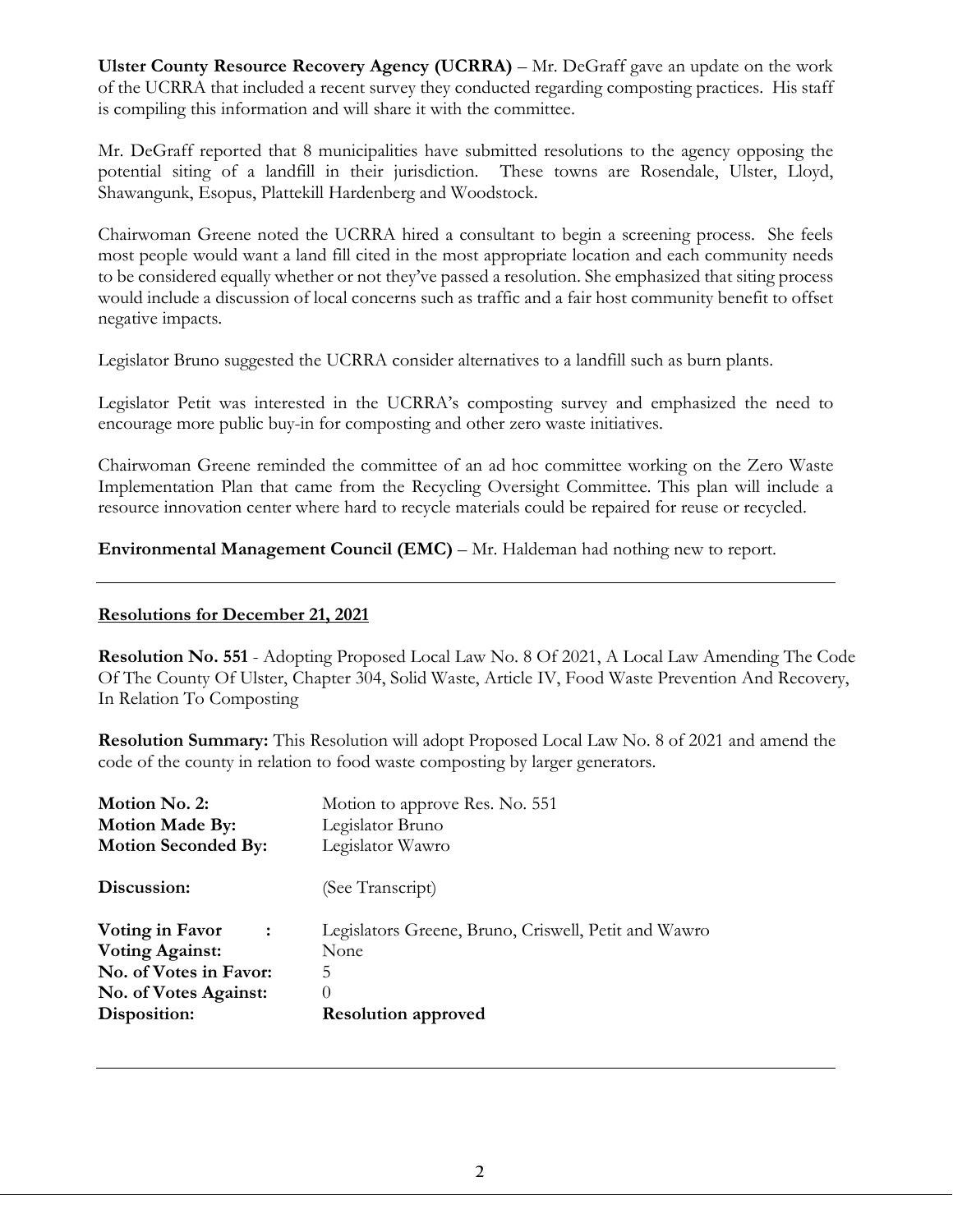**Resolution No. 554 -** Authorizing The Chair Of The Ulster County Legislature To Enter Into An Agreement With The Ulster County Soil And Water Conservation District For The 2022 Appropriation - Legislature

**Resolution Summary:** This Resolution approves the 2022 contract with Ulster County Soil & Water and authorizes the Chair to sign that contract.

| Motion No. 5:                     | Motion to approve Res. No. 554                |
|-----------------------------------|-----------------------------------------------|
| <b>Motion Made By:</b>            | Legislator Criswell                           |
| <b>Motion Seconded By:</b>        | Legislator Bruno                              |
| Discussion:                       | (See Transcript)                              |
| Voting in Favor<br>$\ddot{\cdot}$ | Legislators Greene, Bruno, Criswell and Wawro |
| <b>Voting Against:</b>            | None                                          |
| No. of Votes in Favor:            | 4                                             |
| No. of Votes Against:             | $\theta$                                      |
| Disposition:                      | <b>Resolution approved</b>                    |

**Resolution No. 557 -** Setting A Public Hearing On Proposed Local Law No. 9 Of 2021, A Local Law Amending The Code Of The County Of Ulster, Chapter 131, Vehicles, County, Article I, Sustainable Green Fleet Policy, In Relation To Strategies And Goals, To Be Held On Tuesday, January 4, 2022 At 6:40 PM

**Resolution Summary:** This Resolution will set a date and time for a public hearing on Proposed Local Law 9 of 2021.

| Motion No. 3:              | Motion to approve Res. No. 557                |
|----------------------------|-----------------------------------------------|
| <b>Motion Made By:</b>     | Legislator Criswell                           |
| <b>Motion Seconded By:</b> | Legislator Bruno                              |
| Discussion:                | (See Transcript)                              |
| Voting in Favor:           | Legislators Greene, Bruno, Criswell and Wawro |
| <b>Voting Against:</b>     | None                                          |
| No. of Votes in Favor:     | 4                                             |
| No. of Votes Against:      | $\left( \right)$                              |
| Disposition:               | <b>Resolution approved</b>                    |

**Resolution No. 558** - Requiring That An Environmental Considerations Checklist ("ECC") Be Completed Prior To The Commencement Of Capital Projects

**Resolution Summary:** This Resolution will add a requirement to add a checklist of environmental considerations to all capital projects proposals.

| Motion No. 4:              | Motion to approve Res. No. 558 |
|----------------------------|--------------------------------|
| <b>Motion Made By:</b>     | Legislator Bruno               |
| <b>Motion Seconded By:</b> | Legislator Criswell            |
|                            |                                |
| Discussion:                | (See Transcript)               |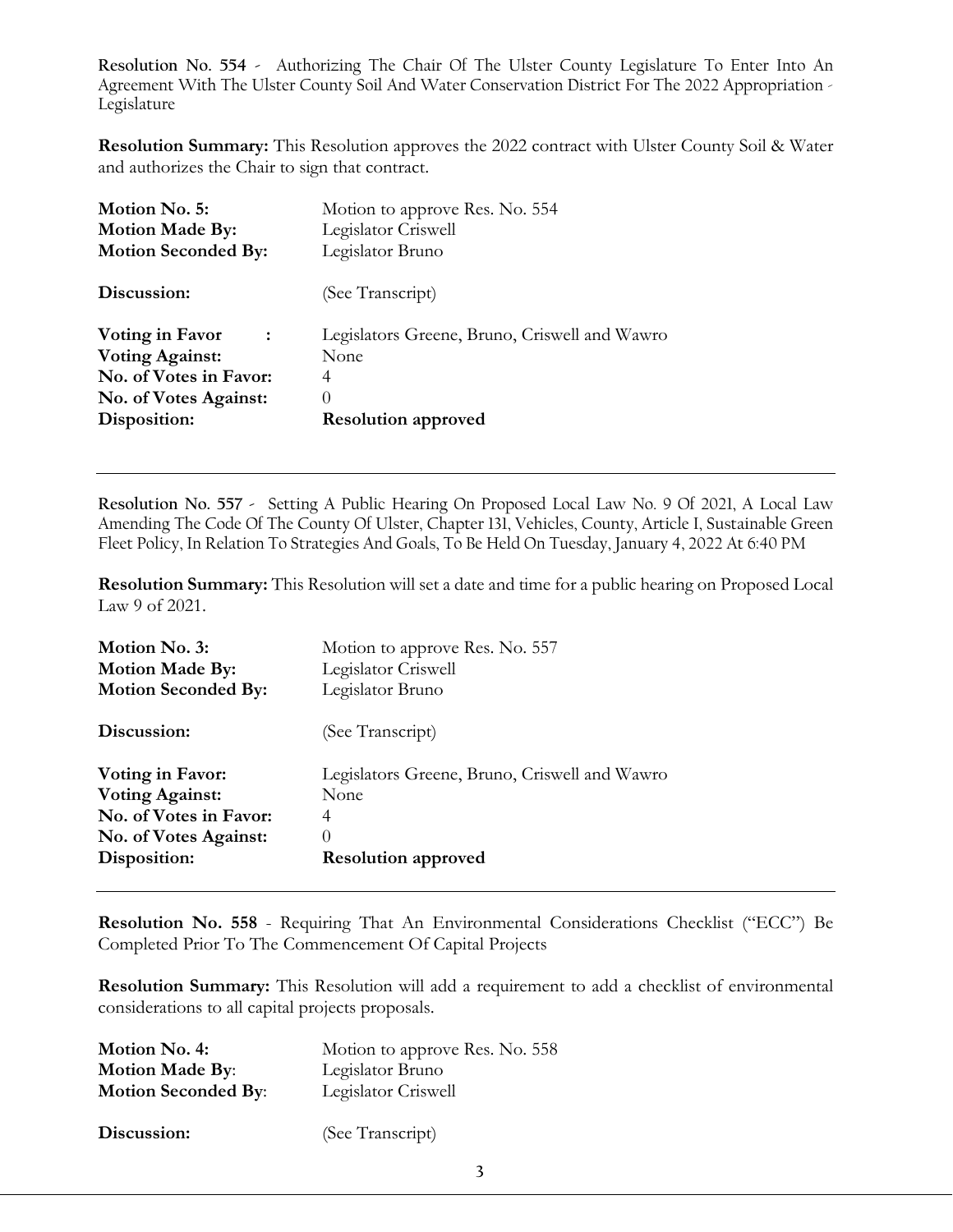| Voting in Favor:             | Legislators Greene, Bruno, Criswell, Petit and Wawro |
|------------------------------|------------------------------------------------------|
| <b>Voting Against:</b>       | None                                                 |
| No. of Votes in Favor:       | 5.                                                   |
| <b>No. of Votes Against:</b> |                                                      |
| Disposition:                 | Resolution approved                                  |

**Resolution No. 568** - Requiring That An Environmental Considerations Checklist ("ECC") Be Completed Prior To The Commencement Of Capital Projects

**Resolution Summary:** This Resolution will add a requirement to add a checklist of environmental considerations to all capital projects proposals.

| Motion No. 5:              | Motion to approve Res. No. 568                |
|----------------------------|-----------------------------------------------|
| <b>Motion Made By:</b>     | Legislator Criswell                           |
| <b>Motion Seconded By:</b> | Legislator Bruno                              |
| Discussion:                | (See Transcript)                              |
| Voting in Favor:           | Legislators Greene, Bruno, Criswell and Wawro |
| <b>Voting Against:</b>     | None                                          |
| No. of Votes in Favor:     | 4                                             |
| No. of Votes Against:      | $\theta$                                      |
| Disposition:               | <b>Resolution approved</b>                    |

#### **Old Business**

Chairwoman Greene briefly mentioned two draft resolutions she is considering but the committee did not discuss them.

 Establishing A Policy Requiring That A Climate Impact Assessment Be Performed Prior To The Commencement Of Development Projects Funded By The American Rescue Plan Act.

 Establishing A Policy Prohibiting The Installation Of Systems That Utilize The Combustion Of Fossil Fuels In All Newly Constructed County Owned Buildings

#### **Climate Smart**

Chairwoman Greene said 15 municipalities in the region are currently working on Solar Mapping

Chairwoman Greene asked if there was any other business, hearing none;

**Motion to Adjourn**

| <b>Motion Made By:</b>     | Legislator Bruno |
|----------------------------|------------------|
| <b>Motion Seconded By:</b> | Legislator Wawro |
| No. of Votes in Favor:     |                  |
| No. of Votes Against:      |                  |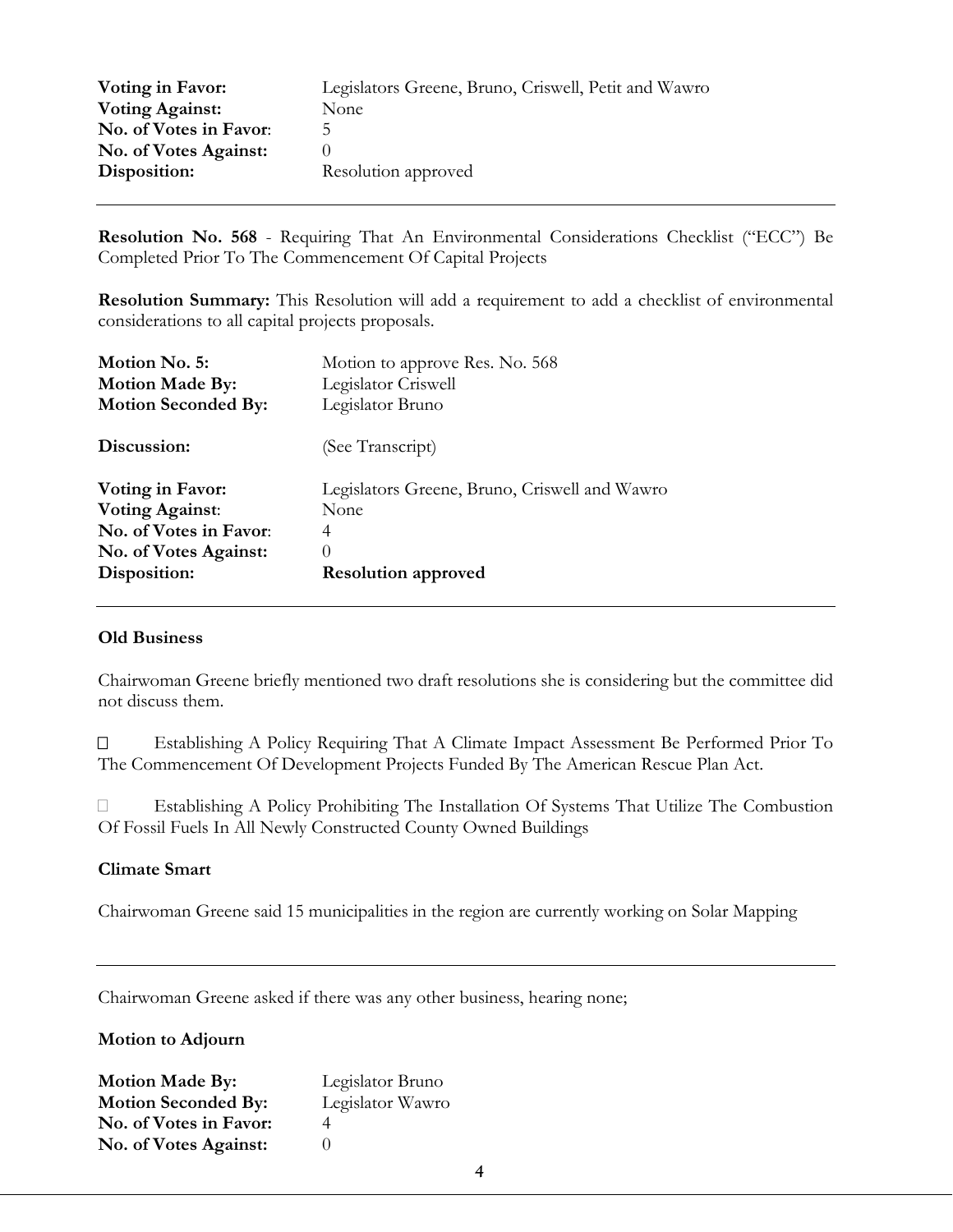**Respectfully submitted by:** Fawn Tantillo<br>**Minutes Approved:** February 3, 2022 **Minutes Approved:**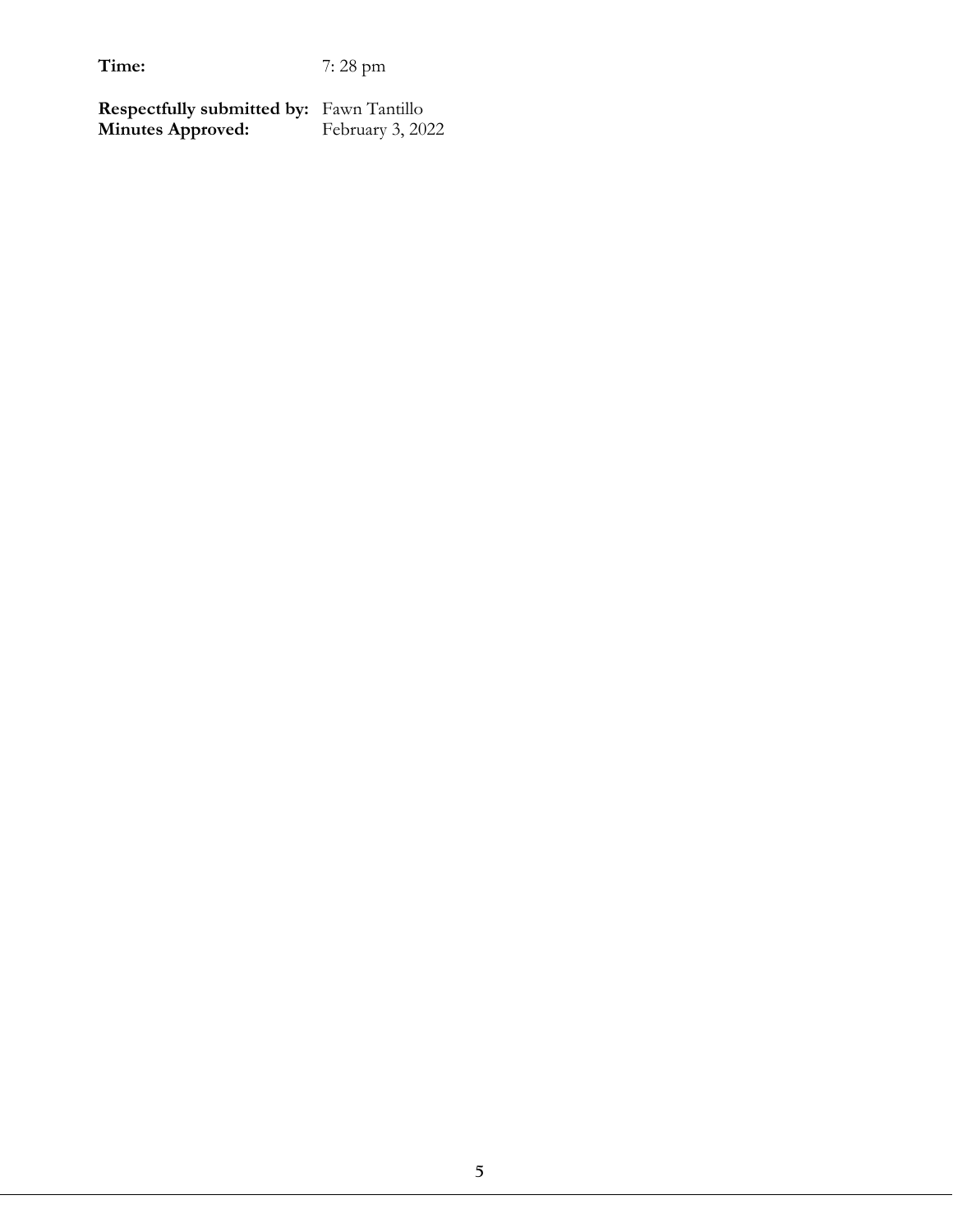# **Energy & Environment Committee Meeting Transcript**

| DATE & TIME:              | November 29, 2021; 6:15 PM or immediately following the Public |
|---------------------------|----------------------------------------------------------------|
|                           | Health & Social Services Committee                             |
| <b>LOCATION:</b>          | Powered by Zoom Meeting Dialing in by (646) 558-8656, Meeting  |
|                           | ID:8524 1676611                                                |
| PRESIDING OFFICER:        | Chairwoman Manna Jo Greene                                     |
| <b>LEGISLATIVE STAFF:</b> | Fawn A. Tantillo,                                              |
| <b>PRESENT:</b>           | Legislators Albert Bruno, Peter Criswell, Laura Petit*         |
|                           | and Mary Wawro                                                 |
| <b>ABSENT:</b>            | None                                                           |
| <b>QUORUM PRESENT:</b>    | Yes.                                                           |
|                           |                                                                |

\*Legislator Petit appeared to have trouble with her connection during the meeting.

**OTHER ATTENDEES:** Deputy County Executive Marc Rider; Nick Hvozda and Michael D'Arcy, Department of the Environment; David Haldeman, UC EMC; Tim DeGraff, Ulster County Resource Recovery Agency (UCRRA); Adam Doan, Ulster County Soil and Water; Hank Gross; Legislator Elect Joseph Maloney.

#### **Chairwoman Manna Jo Greene**

Okay, okay, I would like to call let me just pull up the Agenda. Sorry. Resolutions. I didn't hear a moment ago There we go. Okay. Um, I would like to call the November 29. Meeting of the Ulster County Legislature, Energy and Environment Committee to order. And let's see, I guess. Just going in order. Would the clerk kindly Call the roll?

**Fawn Tantillo**  Yes. Manna Jo Greene.

**Chairwoman Manna Jo Greene**  Present.

**Fawn Tantillo**  Mary Wawro. Not yet. Al Bruno

**Legislator Albert Bruno**  Here.

**Fawn Tantillo**  Peter Criswell.

#### **Legislator Peter Criswell**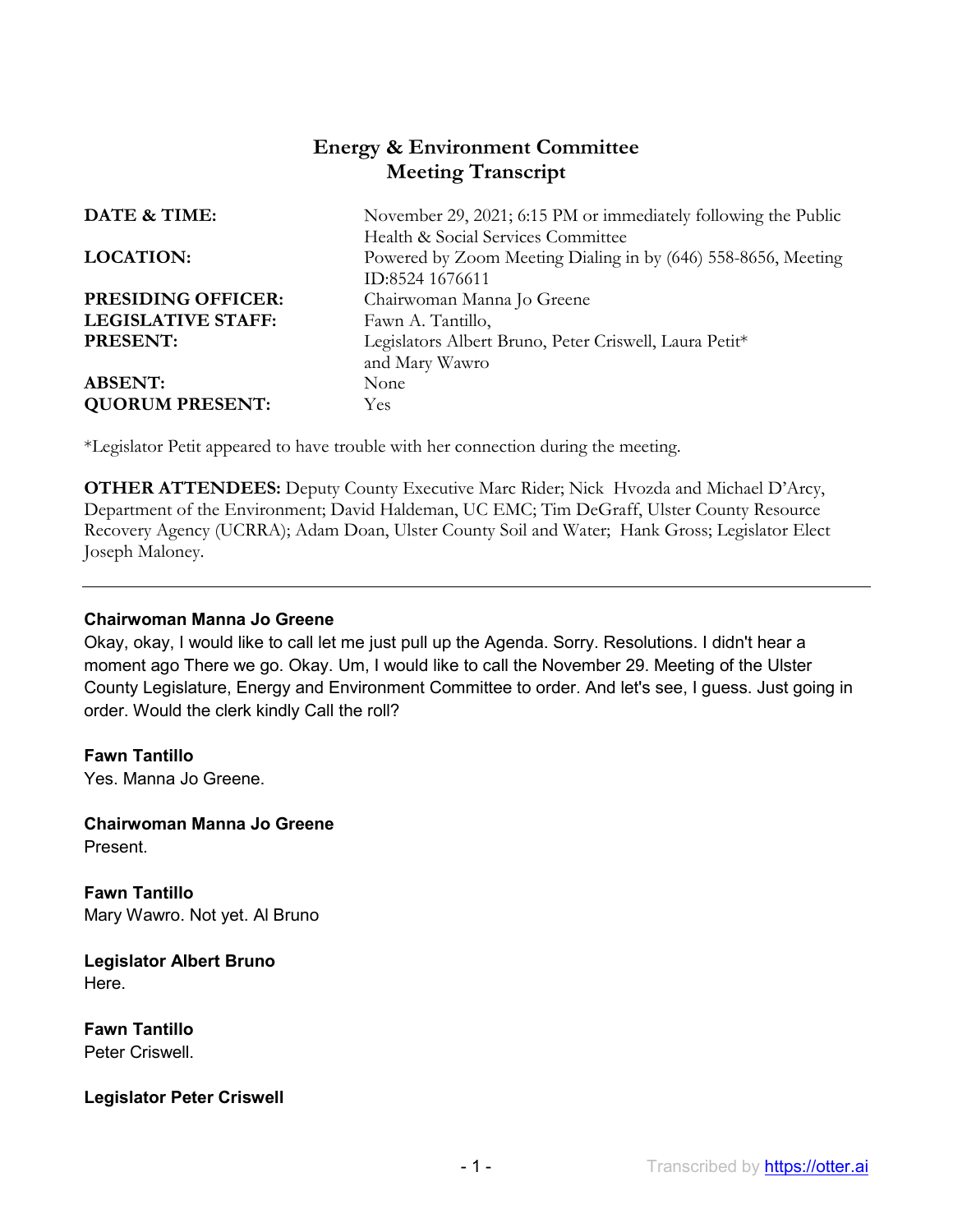Here.

# **Fawn Tantillo**

And Laura Petite. Not yet. So you have a quorum of three.

# **Chairwoman Manna Jo Greene**

Okay, very good. The meeting has been called to order. And let's begin with the Pledge of Allegiance. And I pledge allegiance to the flag of the United States of America and to the republic for which it stands, one nation, under God, indivisible, with liberty and justice for all. Oh, okay. And I think I welcomed everyone. I'd like to start by welcoming Mike D'Arcy. Mike is the new. Let's see if I get the title, right. I know it's got management. I'm gonna let you do this.

# **Michael D'Arcy**

Okay, hi, everybody. So I'm Mike D'Arcy. I am now the Environmental Outreach Manager for the Ulster County Department of the Environment. I also work in the Office of Economic Development when I have a different hat on. Some of you know me from my previous work as a NYSERDA contractor working at RUPCO, where I did energy efficiency residential work for about six or seven years. So my goal with the Department of the Environment is to promote and inform the large generators of food scraps like the things you see behind me about the the our act, our Recovery and Food Waste Act, as well as redesign and relaunch the Ulster County Green Business Challenge. So I'm here to answer any questions that you have. Talk to you about what my plans are for both programs moving forward. And and hopefully you get to know me a little bit better than, you know, a zoom screen, meet in person one day.

# **Chairwoman Manna Jo Greene**

Mike, if I could just ask you to clarify. It sounds like you have jobs in two different departments is are they part time or just? You mentioned economic development.

# **Michael D'Arcy**

I'm splitting my office time between two because really, the Green Business Challenge has a lot to do with the green economic development within the county. And that's going to be a very big aspect related to finding funding for these projects, and the development of future projects as well as supporting current businesses.

# **Chairwoman Manna Jo Greene**

Great, great. That makes a lot of sense. Anybody have any questions for Mike?

**Legislator Criswell**  Yes, I have a question.

# **Chairwoman Manna Jo Greene**

Go ahead.

**Legislator Criswell**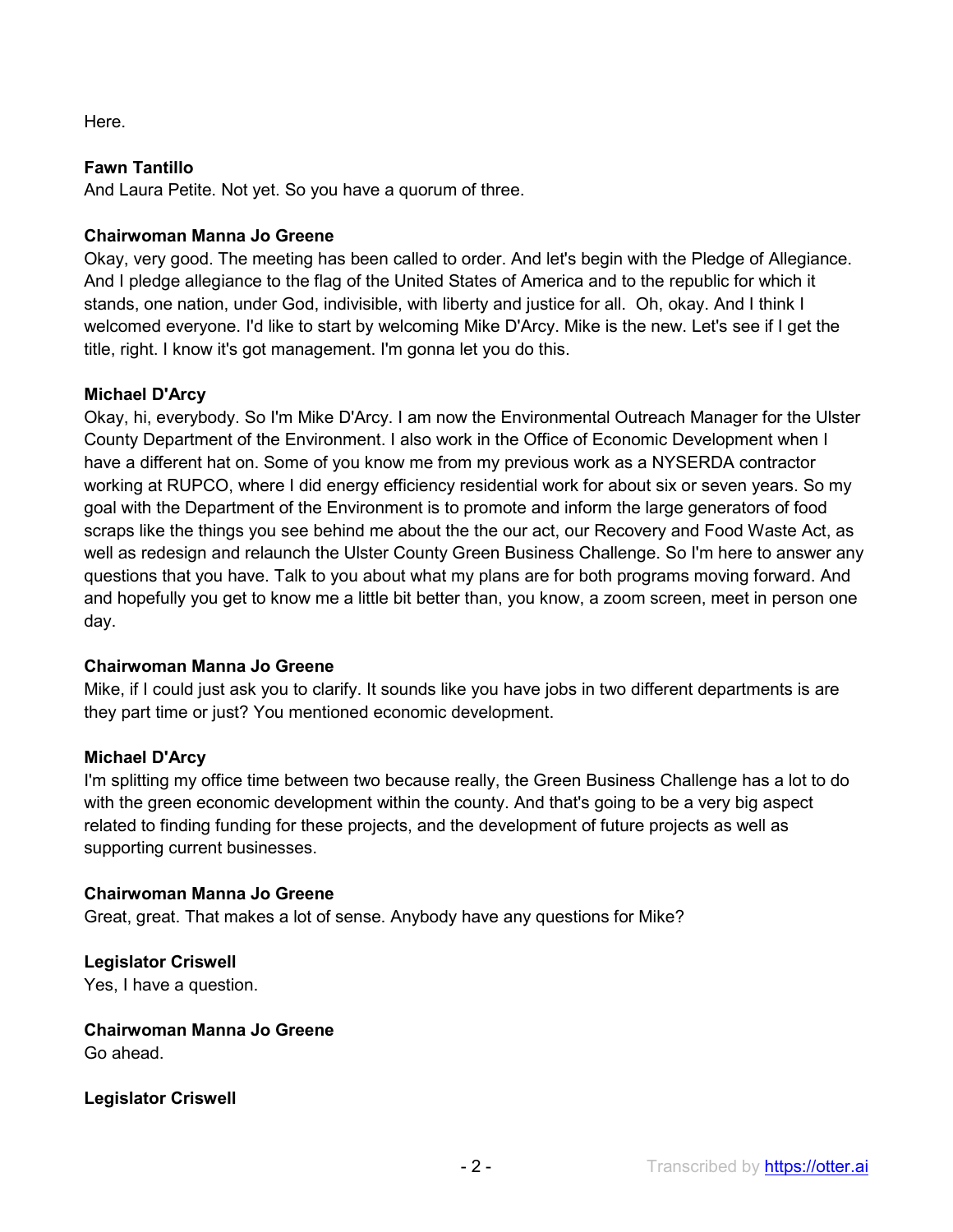Hi. Welcome. Welcome. And congratulations on your new position. As you know, the county's been in the process of getting a lot of money for for the ARPA funding and one of the things that we've done is we've looked at different buckets of ways that we're using that money. And one of the buckets that I'm charged with looking at is food security. And so I'm really interested in some point in connecting with you about food security. and specifically the law that you just talked about with waste and how we can divert some of that waste into into food security programs. So just curious if you off the top your head had any, I didn't mean to put you on the spot. But if you had any thoughts about it would be interesting.

## **Michael D'Arcy**

Well, Peter, first of all, it's great to meet you. I really do appreciate the excellent question. I have learned a great deal about food waste. In my short time that I've been in this position, I can tell you that we have a large amounts of large generators of food scraps, who are diverting their food scraps to local food banks through Hudson Valley Food Bank, as well as everywhere else they can find, including, on some cases, diverting that food scraps to our local farms. So we do have a large number of them. If you look at what we're using, through this act, we're looking at the food hierarchy, right. So the first steps of those food hierarchy is to reduce the amount of food that we're wasting at the source. The next one down is to donate that food. The next one below that is to donate the food for animal feed. My goal is to inform the public of what those options are locally for generators that aren't doing that currently. But I can I can tell you with with absolute certainty, there are a lot of generators and some of the largest ones are already donating their food scraps to our local food banks and food pantries.

#### **Legislator Peter Criswell**

Thank you so much for that answer. That's really great. I'm so glad that you're so focused on it already. Thank you and I look forward to working with you on it.

**Michael D'Arcy**  Sounds good, Peter. Thank you.

**Zoom Program Voice**  Recording.

**Legislator Albert Bruno**  Hi, Laura.

# **Fawn Tantillo**

Thank you. I was having trouble. Mary Waro and Laura Petite are with us now, too. So you have all five members.

#### **Legislator Albert Bruno**

And Manna's leaving...Manda we can't hear you. You're muted.

#### **Chairwoman Manna Jo Greene**

Oh, I know. When I hit the pick the video button I accidentally must have hit the mute button. Thank you. Um, I believe there is an organization that also focuses entirely on food reuse, primarily by food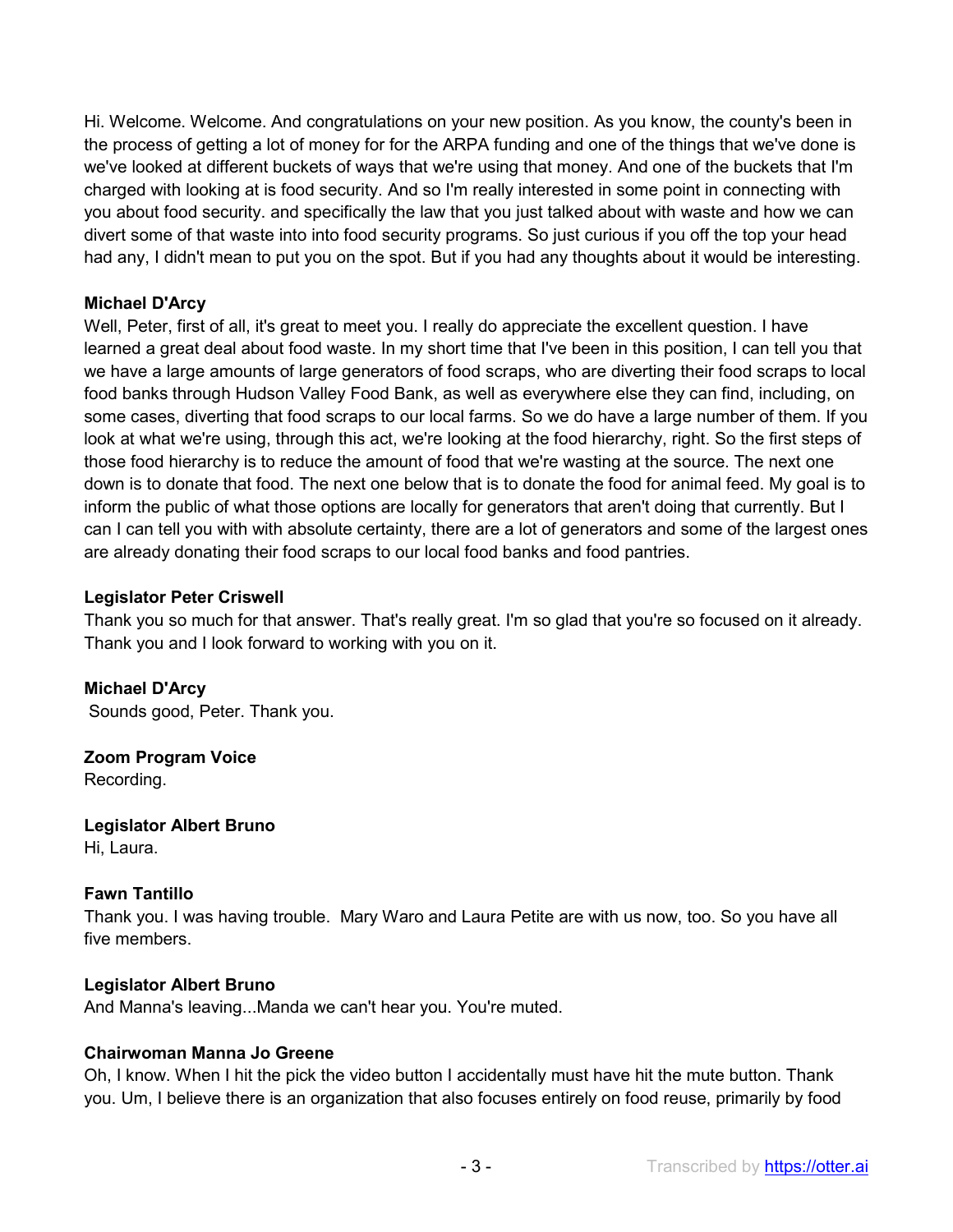pantries, but also by agriculture. So, if you're not yet in touch with them, I'll be glad. And they specializes in this area. So um, I, I think there's a lot to be done in that regard. And I also think you'll find that many of the large generators are already composting before the law goes into effect. In Ulster County. There's some wonderful examples ranging from Mohonk to Frost Valley, who are composting on site to SUNY New Paltz, that is working with a hauler who ends up bringing it to a composting processing facility and Hannaford that is already doing anaerobic digestion. So, although our law is a strong law, I don't think it will be that difficult to enforce because you're not starting. We're not starting from scratch.

# **Michael D'Arcy**

Yeah, Manna, I couldn't agree with you more. I have, I have had the pleasure of visiting many of the places that you listed excluding Mohonk, but I have gone out to frost Valley and met with their staff and toured their composting, and we just were in New Paltz last week to review what they're doing and had a very strong meeting before then with community composting in New Paltz, and just went over what their facility does and services that they provide schools like New Paltz and organizations. I have to be honest with you, I was so pleasantly surprised to see how many organizations have already taken the steps forward. One of my goals will be through this act is to take that education about the benefits of composting and reuse and recovery and trickle that down into the homes. So I really want that to be our starting point our large generators, and I want everybody in their leadership to teach their staff and their staff to teach their families and have it sort of go down the pike in the reverse way that it normally does, where we start at home and then we bring it to our companies. So it's gonna work in the reverse, but it's definitely gonna work.

#### **Legislator Albert Bruno**

Yep.

# **Chairwoman Manna Jo Greene**

Any other questions from Mike, we'll go to Nick in a minute. But I also want to go back to the minutes before I forget. Legislator Bruno, please.

#### **Legislator Albert Bruno**

Yeah. Real quick question to Michael. Um, and I know it's probably a redundant question, but have you spoken to the local farmers and specifically, hog farmers who utilize us like I grew up on a pig farm and we used to travel to restaurant to restaurant, picking up doing just what we're trying to advocate for now as feed. And I'm just curious if you have network at all with local farmers for that.

#### **Michael D'Arcy**

I have. The Rondout Valley Growers Association, I've been in touch with them. That's one of the first, you know, I'm trying to take this from the top down, again, using the hierarchy as what my priorities are food reduction at source, food donation to food banks to feed our local, our local people. As county legislator, you know, we have a lot of need in this county for that. And then the next step down is using it for livestock feed. Now the problem with that is that back in the day, I grew up on Kelders Farm on 209. Right, so So back back then it was called My Joy Farm. When I was in Rondout Middle School, it's called My Joy Farm, right? So. So, the problem with doing that now is that there's a lot of regulations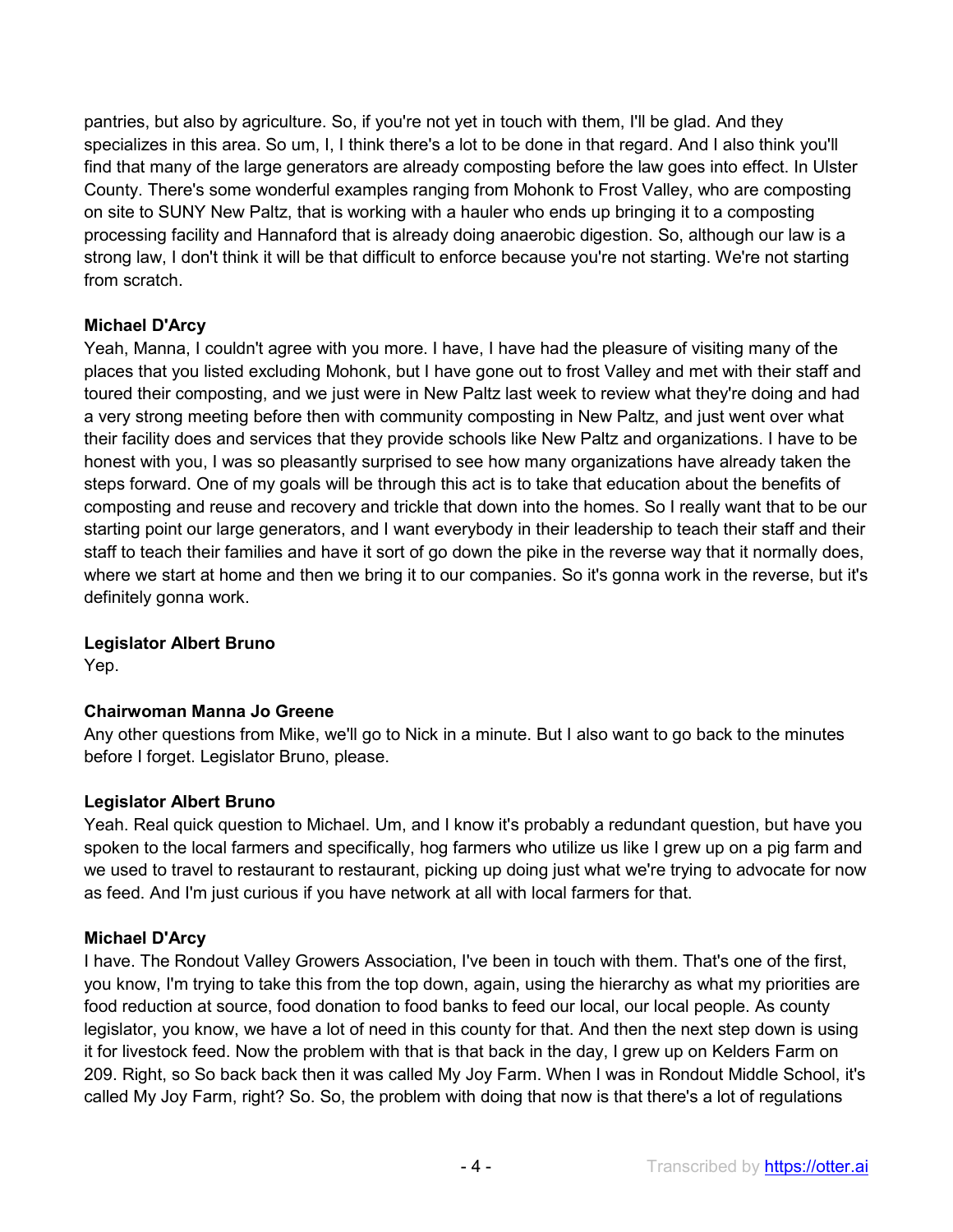around the donation of food scraps to for use in animal feed, Sometimes it has to be cooked to a certain degree to get rid of any pathogens or anything that happens within us. So I've learned a lot as far as that goes. But um, I am definitely pursuing that as an option, and doing my best to network value out of it.

## **Legislator Albert Bruno**

The reason I asked that is there's a lot of large I mean, huge livestock farms, whether it be hog production, which is the primary focus for let's face it for food waste. Yeah. There's there's a lot of big farms up in northern Ulster County and into maybe even Greene County. I know it's crossing the county lines.

## **Michael D'Arcy**

Yeah. You're not wrong, Legislator Bruno. And we just have to be attentive to, to what the state regulations revolving around that are. And at some point, I'll reach out to the entity that regulates that maintains that law and enforces it and I'll get more information on what we can do to support it.

## **Legislator Albert Bruno**

Which awesome endeavor, I think it'll work for everybody. Great.

# **Chairwoman Manna Jo Greene**

Thank you. I also recommend speaking directly with Legislator Litts. I've had many comments as well. And, um, are, are we good? Any other questions? For Mike D'Arcy? Okay, then I'm at this point, just so that I don't forget later on in the agenda, to ask if folks have had a chance to look at the minutes and I would entertain a motion for the minutes of the last meeting. And I I'm looking at all of you and not directly at the agenda. So, Fawn, can you just say the date for me?

# **Fawn Tantillo**

It's November 1st.

#### **Chairwoman Manna Jo Greene**

For the meeting on November 1st.

**Legislator Peter Criswell**  I'll move that now.

# **Chairwoman Manna Jo Greene**

Go ahead.

#### **Legislator Albert Bruno**

Well, shefroze up. So I don't know if it's possible. But I read the minutes. And there was a specific resolution regarding the mandate of Ulster County to demand all new projects being non fossil fuel. I had to leave the meeting, and I apologize for that. But I was... the meeting ran late and I had other meetings that I had to attend. I would like to publicly come out in opposition of that resolution. Just to make it clear,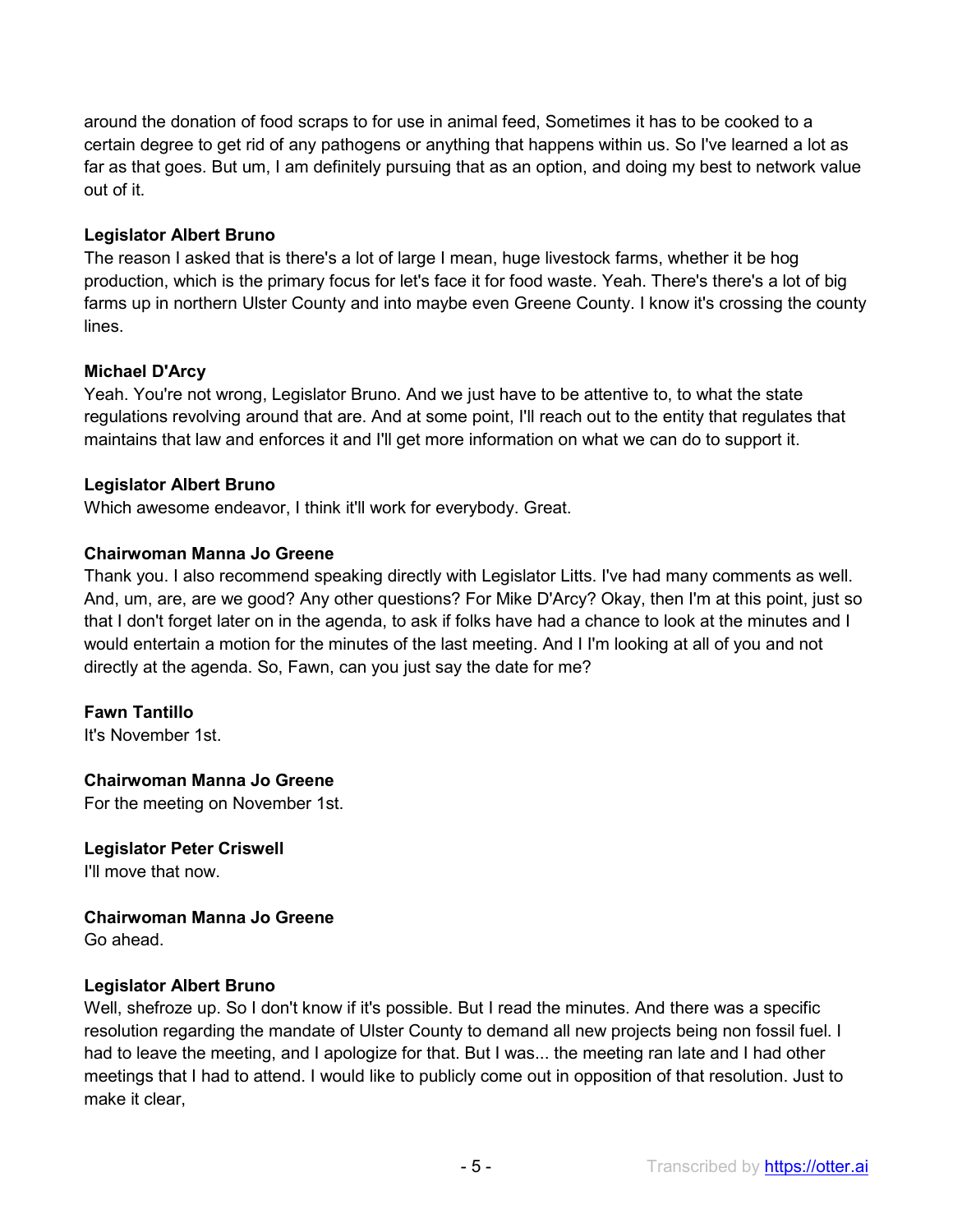## **Chairwoman Manna Jo Greene**

And I believe it's on tonight's agenda as well. Okay. chance to just

#### **Legislator Albert Bruno**

That was brought up at the meeting in the minutes, and I wanted to make sure that that that was brought out.

#### **Chairwoman Manna Jo Greene**

Okay, um, Madam Clerk, are you... can you make that modification to be sure that that statement is included?

#### **Fawn Tantillo**

I can certainly put a note in there.

#### **Legislator Peter Criswell**

Can I say this, Fawn? Are we allowed to do that? Actually, I don't think you can change the minutes of the meeting after the fact. I think the minutes are the minutes.

#### **Legislator Albert Bruno**

Right. The minuters are the minutes. I just wanted, I just wanted to make it because this is recorded that I wanted to come out personally.

#### **Legislator Peter Criswell**

I understand all that. That's all, Legislator Bruno, I understand what you're saying. But I don't think that you can go back and put something that didn't actually happen in the mintues.

#### **Legislator Albert Bruno**

And that's why I put it actually a question because I wasn't sure how that worked. But I had to leave a meeting because I had other meetings so I couldn't be in three places at once.

#### **Fawn Tantillo**

It will certainly be a part of the minutes of this meeting.

#### **Legislator Albert Bruno**

That's for sure.

#### **Fawn Tantillo**

I believe, I believe was I believe you discussed it at the October meeting. And it was very clear at the October meeting that you had concerns also. And that's in the transcripts.

#### **Legislator Peter Criswell**

I totally understand. I totally understand the intent. I just think legally, you can't change minutes at something that was actually in there. So..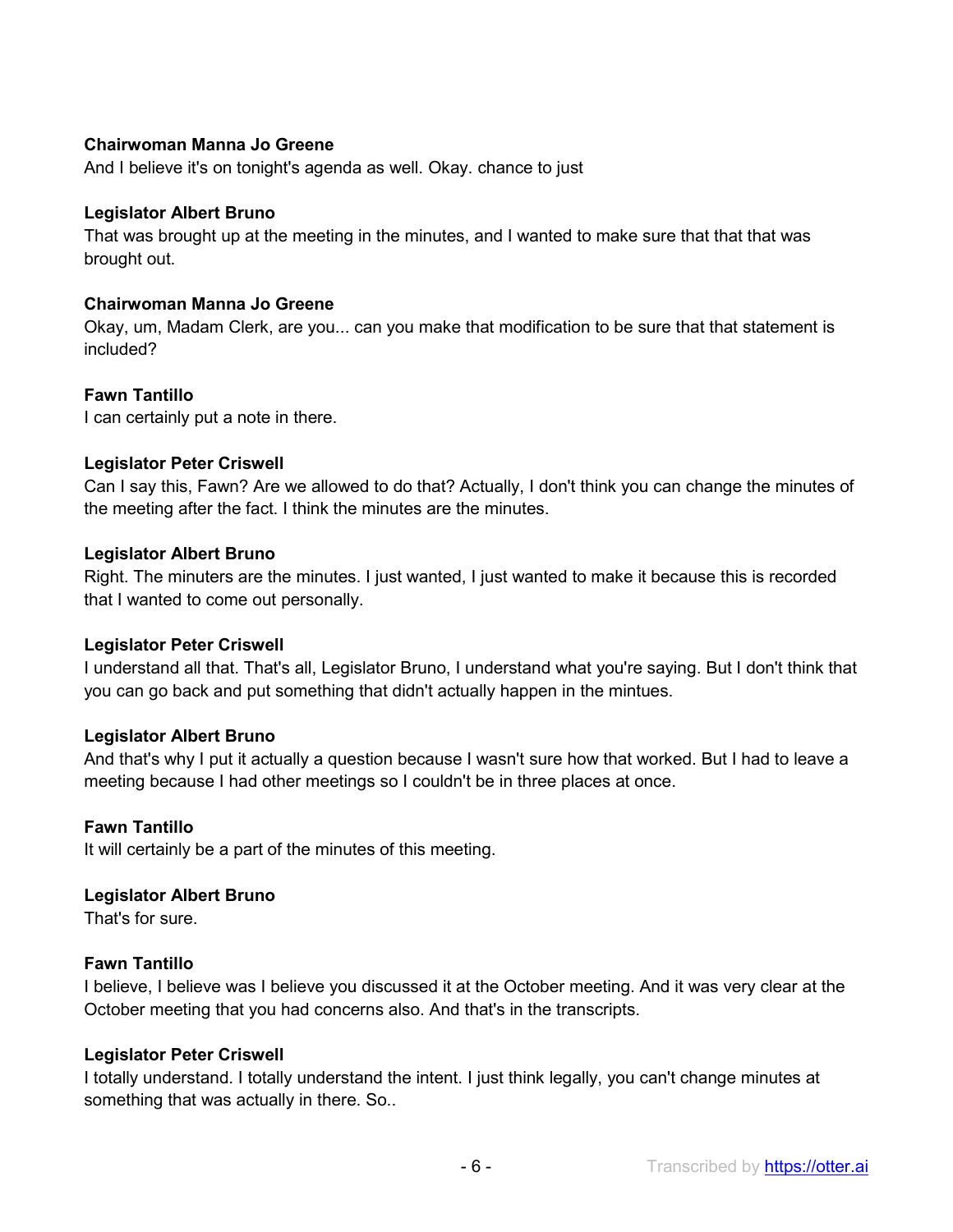## **Legislator Albert Bruno**

Thank you, Peter.

#### **Legislator Peter Criswell**

You're welcome.

#### **Chairwoman Manna Jo Greene**

All right. I was gonna ask if we could adopt the minutes as amended, but it sounds like we will not specifically amended in November. It was documented in October and will come up again this evening.

## **Fawn Tantillo**

We don't have a second yet. Madam Chair. Yes. So , Legislator Criswell moved it out. And Legislator Wawro, did you just second?

#### **Legislator Laura Petit**

I can second it.

#### **Chairwoman Manna Jo Greene**

I think Legislator Wawro did second by hand, by show, by raising her hand. Um, so with that, just all in favor of adopting the minutes of November 1, please signify by raising your hand and or saying "aye". Okay. Does anyone is anyone opposed? All right, motion carries minutes are adopted. And with that, I'd like to ask, let's see, Deputy Director, Nick Hvozda wanted to address the resolution to amend the food waste reduction and diversion law. And I may not be saying that exactly correct. But I, I will when it's time to vote on that resolution. But I did want to give Nick a chance to speak to everybody.

#### **Nick Hvozda**

I don't have much prepared on on discussing the the amendment to the food waste Act. The memo that our department sent on back in September contains our recommendations about about amending the law, particularly around whether or not the exemption should be removed for for generators of food scraps greater than two tons per week that are currently regulated under the state law. Our opinion is that the the problem is an accounting problem with the DEC (New York State Department of Environmental Conservation) and that we've been engaging with the DEC to help them determine the numbers correctly for what the food scraps processing capability is within the county. So that those generators who are regulated and required only to donate the food scraps will also be required to recycle the food scraps. And that's a process that will take a little bit of time. But that engagement has started. And we're assisting with feeding information to the state around which generators within the county are already diverting their food waste. At that two ton per week level. That's my only comment there. The other the other item I'd like to discuss is a last month's meeting, the committee requested more information about the environmental considerations checklist. And I have a an overview I can give that's still still desired at this time.

#### **Chairwoman Manna Jo Greene**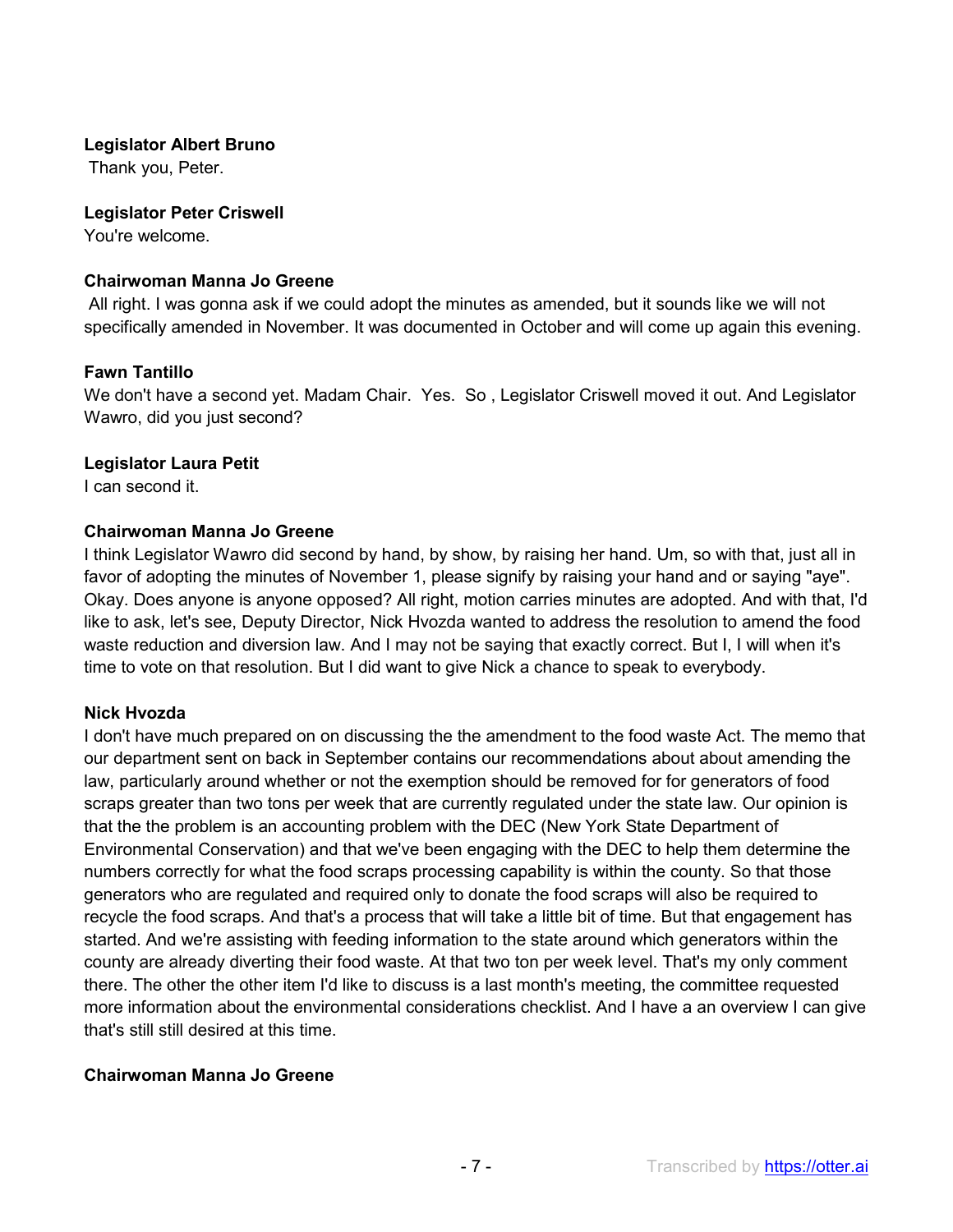I believe that will also come up later in the agenda because they're a resolution. So if you don't mind holding off on that.

## **Nick Hvozda**

Absolutely.

## **Chairwoman Manna Jo Greene**

Okay. And I don't sponsor here but we can discuss the resolution anyway. Um, in terms of the recommendation of working with the DEC. I strongly agree that the department should work with the DEC because I think that the DEC has done a disservice By creating a capacity threshold to which the facilities are not necessarily responding accurately, and there needs to be more work done in that regard. One of my main reasons for wanting to remove the offending language, which in my opinion is I'm turning over the regulation on the larger generators to the DEC. There was a very good reason why that was suggested. But at that time, we didn't know what the implications would be. But it would not only exempt, I think it's something like 28 out of 35, large generators and overtime that might or might not be corrected. But it also means that health care facilities and, and schools or universities would also be exempted because the state exempts them. I don't know for sure how many facilities health care and schools and universities would be affected. But I do know that for example, Ellenville hospital which may not generate more than two tons a week, I haven't checked that, but they are already composting. SUNY New Paltz is already composting. So if there are similar facilities, I don't think we should have two different standards within Ulster County. We have home rule. I believe all of the attorneys that is the legislative attorney, and if I'm not mistaken, the county attorney have considered preemption and are okay with the language in the amendment. I'm not sure if I'm being clear. But if anybody has any questions or other considerations, please raise them now. I think Dave Halderman Do you have your hand up?

#### **David Haldeman**

I did not. Thank you.

# **Chairwoman Manna Jo Greene**

I don't know if we can lower it or, but anyway, um, does anybody else have any questions or comments? All right, and again, we're gonna get to that. Because we have have, we have to act on it. But it's on our agenda to act upon tonight. Before we go to the resolutions, so that he doesn't have to stay for the whole meeting unless he wishes to. I'd like to ask Tim DeGraff, if he has any updates for this committee, from the Ulster County Resource Recovery Agency.

#### **Tim DeGraff**

Everybody, I don't have anything substantial to update you on since the last meeting. But I do have a couple of updates on items that I spoke about last meeting. Last week before Thanksgiving, we did receive back some of the composting surveys that we had sent out to the town transfer stations once and Angie is working on putting them all together because there was burying degrees of responses, which is I'm glad that we were, you know, engaged by some of the public, but sorting through all that stuff and not necessarily ignoring but getting...using the ones that are of much more use to us than saying somebody some of the nasty comments were received for maybe ideological reasons or what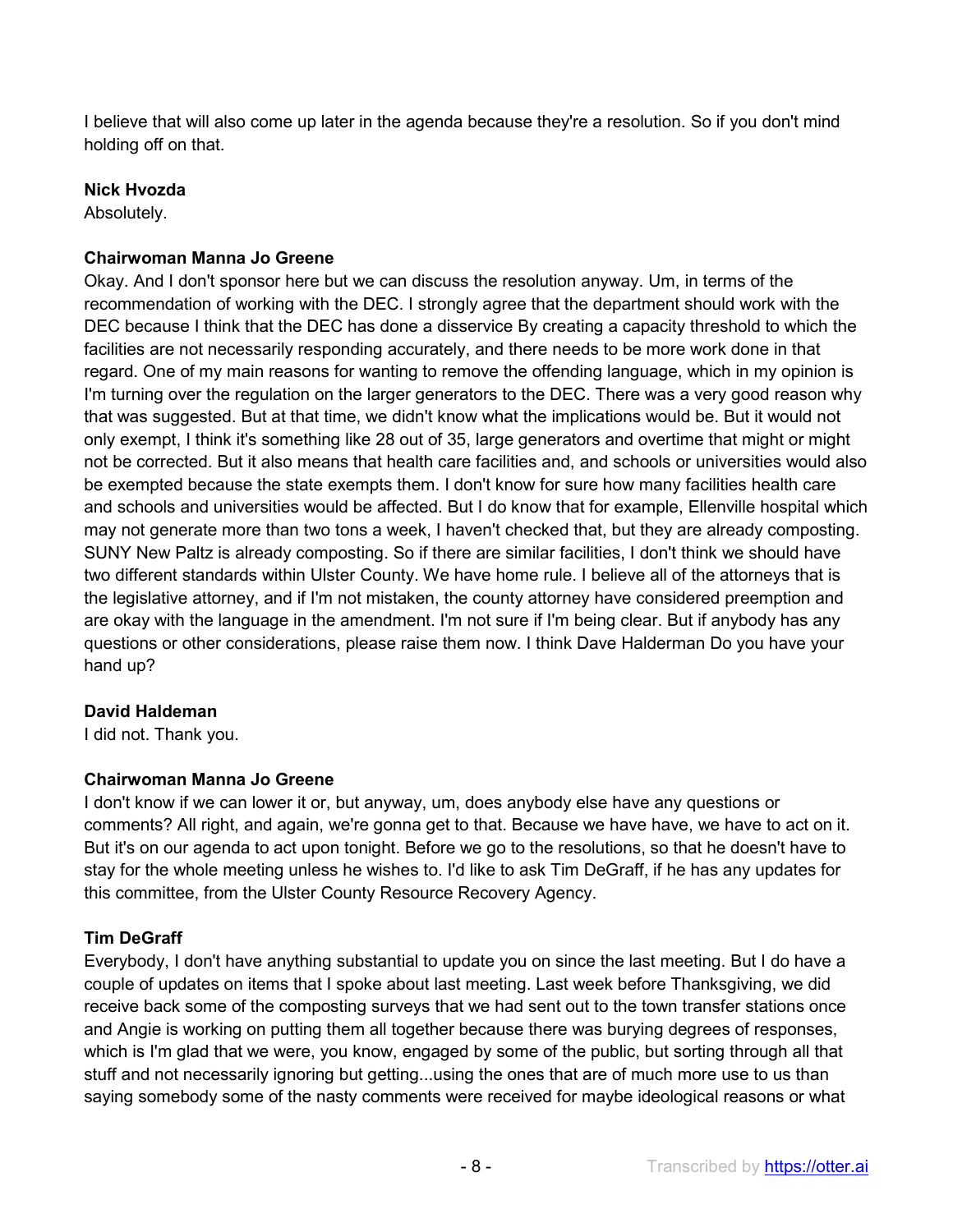have you. I'm weeding them out because it's those won't necessarily help us. But we just want to be able to summarize everything and when we have that we'll pass that along to you guys. Because I think that's, I think I think it was a very, very good activity and process that we went To hear those responses from, really, you know, your constituents really. So when that summarize, I will pass that along. The other item I want to update you on since the last meeting is and I think you guys get these resolutions as well. But we've we're up to eight resolutions from towns that are against the landfill. It's, I don't think it's a surprise to anybody. It's something that we'll have to deal with no matter what we decide to do or what direction we go. But I thought you guys should at least know who the towns were. In case you didn't get it in case you didn't get that passed to you through the legislature itself. And those towns are Rosendale. Ulster, Lloyd, Shawangunk, Esopus, Plattekill, Hardenberg. And today, I received the town of Woodstock. So if anyone has any questions, let me know.

## **Legislator Peter Criswell**

Has anyone said, "Yes, we'd love to have a landfill in our town."

**Tim DeGraff**  Not yet.

# **Legislator Peter Criswell**

Got it, thanks, Tim.

## **Chairwoman Manna Jo Greene**

The agency is going through a process using a consultant and I think it's a very sound. Our initial screening process, you know, there's going to have to be a lot of work done. And I think... I don't wanna speak for for others, but I would venture to say that most of us want to see the landfill cited in the most appropriate location. So, you know, the town's can say, essentially, we don't want it here. And it's going to mean more traffic and whatever else they are saying, but having carefully watched the initial landfill sighting process that led to no landfill, and what is it \$8 million a year. Fuel being...it's not just the fossil fuel. It's also the driver and, you know, the truck and everything, but a lot of fossil fuel being burned to transport our waste across the state. I think what we really need is the most appropriate evidence based siting process that includes very fair host community benefit, that would offset negative impacts. And we'll see how that goes through. I'm their representative in Rosendale. I haven't had a chance to speak with the town board about that. But. I do think that each of the municipalities, you know, needs to be considered equally whether or not they've passed a resolution the same that may. Go ahead, Legislator Bruno

#### **Legislator Albert Bruno**

Yeah, I like to, I'm sorry, Chairman Manna. But I think we need to look at a lot of different alternatives besides just a landfill. There's a lot of energy producing plants that could be built in lieu of a landfill, whether it be burned plants that can be used to generate power, or steam or whatever use we want to use it. But there's a lot of alternatives that should still be looked at, besides just a hole in the ground that we're putting our garbage in. I think we need to look at all the alternatives, not just the landfill.

#### **Chairwoman Manna Jo Greene**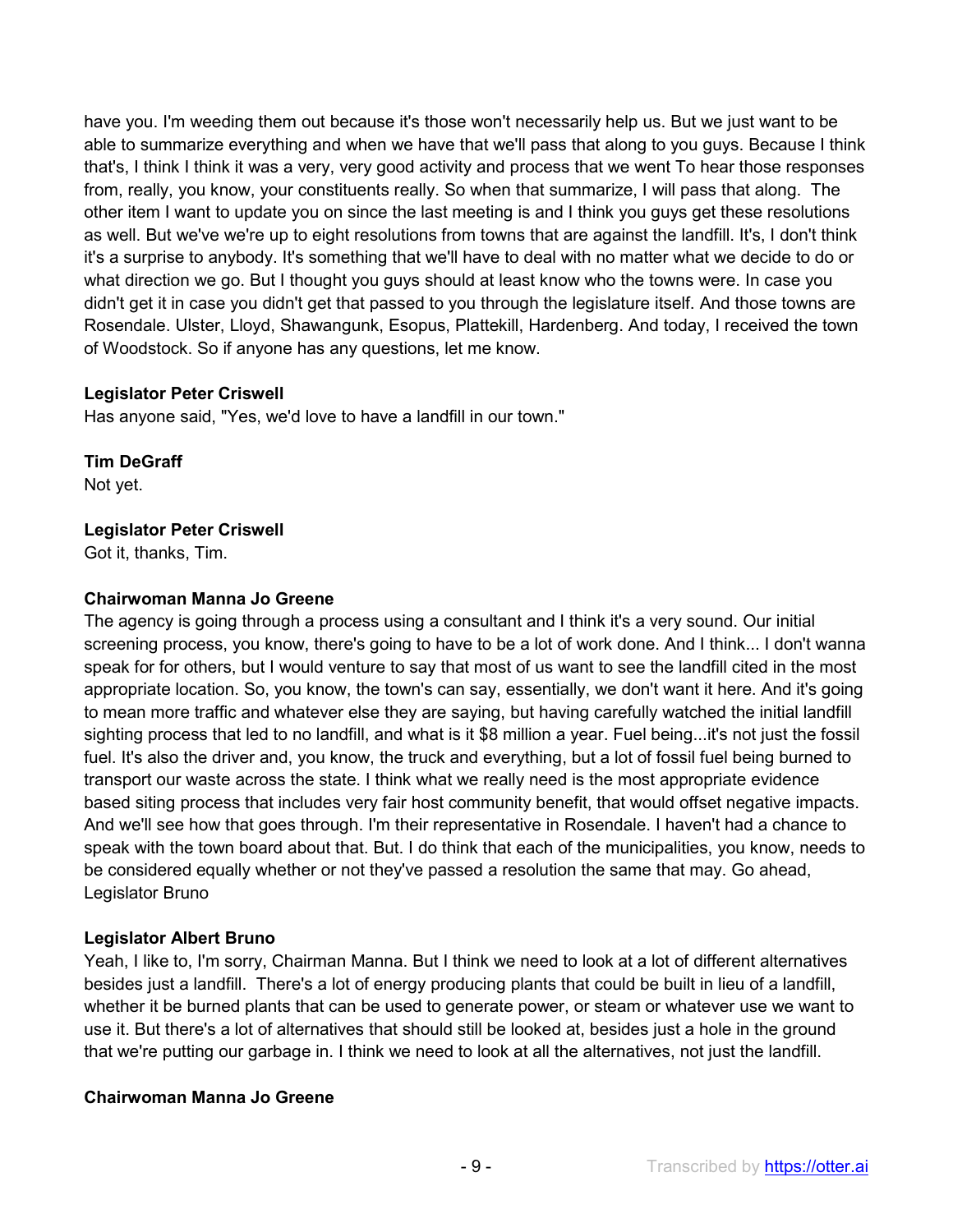Yes, please, Legislator Petit.

## **Legislator Laura Petit**

Thank you. I was just gonna go back to, if I could see the previous report. You know, since we are looking at possibly citing landfills, and we want to cut back on our waste as much as we can, um, the questionnaires you sent out and, you know, surveys from the public are really the best way to figure out what the public's looking for and get their buy in. Were they questions or opinion or do people just forego the questions and decide to write nasty grams on there? I mean,

# **Tim DeGraff**

No, it was, it was it was basically three questions, you know, kind of, and I can, I might as well just forward it along to the office tomorrow. Thank you. Yeah, Angie had put it together and it was basically, you know, did you compost already? Would you be interested in composting at this transfer station? Are you aware of the savings that would be involved?

# **Legislator Larua Petit**

Oh, perfect.

# **Tim DeGraff**

Yeah. But I'll forward that along to you. But like I said before, I think some people are just gonna, from an ideology standpoint, they're just gonna greet something like that a certain way, just the way it is. But the exercise I still think was excellent. I thought it went out very well, when it went off very well.

#### **Chairwoman Manna Jo Greene**

Any other comments on the UCRRA report? One thing I'd like to stress is that we have an ad hoc working group that has an agency board member participating and three legislators and three others who have considerable expertise in solid waste management. And we are focusing on developing a zero waste implementation plan that would maximize the waste diversion. Not that the agency is not already doing significant waste diversion. But in the local solid waste management plan, there was a sense that, although a lot of suggestions for additional waste diversion are embodied in that document, there was not the same level of implementation planning. So we know that this year, the agency, according to the local Solid Waste Plan, is I think it may have actually been last year, but we had COVID, to deal with and so forth. But to actually do a landfill feasibility study. And there are other very specific actions that the agency will be undertaking according to the local Solid Waste Plan, but and on a very specific timeline. But that was not the case for the waste diversion strategies and their additional waste diversion strategies that other communities are using. And so we're hoping to update the Zero Waste Plan that came out of the Recycling Oversight Committee to create a companion document for waste diversion. And every two years, the plan is up for review by the agency. And then they would interact again, with the saying we'd like to have it ready, and it may, it will include reference to but there's yet one more layer. And that is in the capital improvement plan. There is a line in that plan to do a feasibility study for a resource Innovation Center. That was essentially John Wackman's vision, where hard to recycle materials could either be repaired for reuse, or recycled, even if that meant taking them apart to the point of getting it down to the recyclable materials, and everything in between and a very excellent two page document that covered a lot of information was presented to the zero waste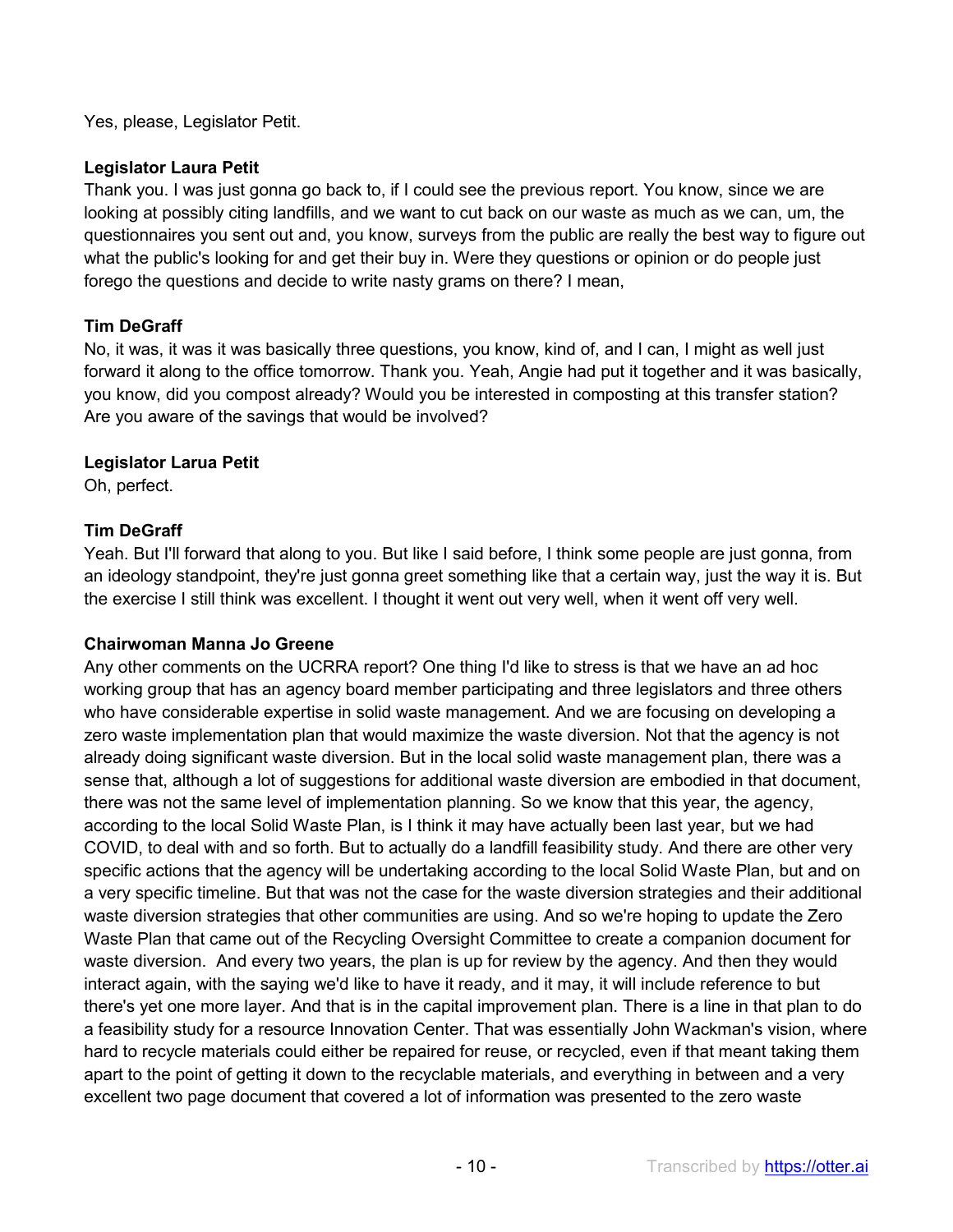implementation planning group. And we have that available. And there's quite a lot of interest in working on that. So, right now, it's just a line in the capital improvement plan. But I'm hoping it's something that together we will actively work on. And for \$75,000 You know, it sounds like a lot of money, but this kind of project would you involve a lot of research, where would be the most ideal site for facility? What parts of that waste diversion could be done by existing facilities, and so forth. And we're hoping ultimately, that Ulster County can become a model of sound solid waste management for the entire mid Hudson region, and Emily Hauser who work for the agency, and what should the DEC is the facilitator for what they call the materials management group of the seven county sustainability coalition. So it potentially could all link up so that we didn't have to have a mattress repurposing facility in all seven counties, maybe a county would take that, and another county would take on another material. And altogether, we couldn't really, I don't think we'll ever achieve zero waste. But we'll be able to divert so much waste. But if we do cite a landfill, it can be seen as an asset that we want to protect and make last as long as possible. So excuse my soapbox, but it's something I'm passionate about. And I know that, that others on this on this in this meeting, share that desire to really divert waste, create jobs and move us toward a circular economy. So anything else on that?

## **Legislator Peter Criswell**

I just had a quick question, Chairman. Has the idea of I remember a couple years ago reading about the possibility of a joint venture between several counties for a landfill. Is that totally off the table at this point? Or is there still conversation about that?

#### **Tim DeGraff**

Are you speaking about the GUS the Green, Ulster, Sullivan concept?

#### **Legislator Peter Criswell**

Correct? Exactly.

#### **Tim DeGraff**

Yeah, that had fallen by the wayside. We did the feasibility studies, everything was a goal. But you know, elections happen. Politicians came and went, and that never ended up getting off the ground. As far as the deal more specific details on that Tim Rose was the executive director at the time. And Fred why Nola, who was the chair were the two who were the most involved in trying to make that happen. So I would have to touch base with that to get any more specific details as to why. But I know main point was, for instance, a chair of Greene County's legislature. He left I don't know if he resigned or didn't run for reelection, but he was one of the people that was you know, helping to push it along. And then all of a sudden, he wasn't there. So

#### **Legislator Peter Criswell**

It wouldbjust be interesting to look and see if that was worth dusting off again, and seeing if there's, you know, any, any merit to looking at that possibility,

#### **Tim DeGraff**

But certainly worth it to keep in mind. Sure.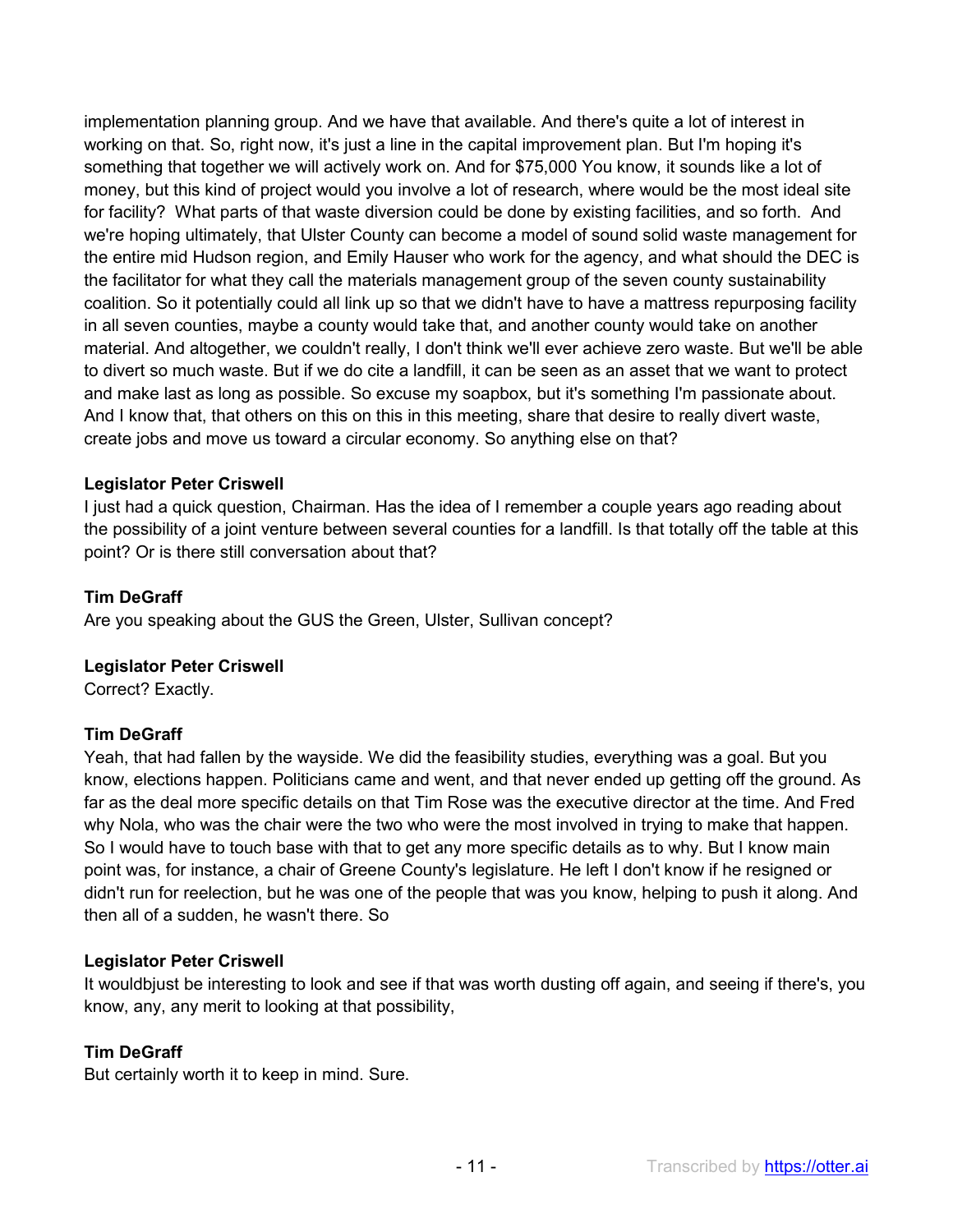## **Chairwoman Manna Jo Greene**

Anything else? All right. Um, let's see. I'm going to be pulling up the agenda with the resolutions, but I'm Dave Haldeman. Is there anything you want to share from the EMC while I while I grab that,

## **David Haldeman**

I have nothing at this time.

#### **Chairwoman Manna Jo Greene**

Okay. All right. Um so the first resolution is resolution number 551 adopting the proposed local law number eight, a local law amending the code of the county of Ulster solid waste article 4...

#### **Legislator Albert Bruno**

I'll move it for discussion.

#### **Chairwoman Manna Jo Greene**

Okay. Food waste prevention and recovery in relation to composting. We've already had some discussion there a second.

## **Legislator Mary Wawro**

Second.

## **Chairwoman Manna Jo Greene**

Okay. Thank you. All right. Um, any further discussion? We heard from Nick Hvozda And you heard my reasons for wanting to move forward.

#### **Legislator Albert Bruno**

Call, call the roll.

#### **Chairwoman Manna Jo Greene**

All right. All in favor of the proposed amendment to that solid waste law. Anyone opposed. It appears? Let's see, we did see all the legislators. Okay. So hearing no opposition, the proposed amendment, for which there has been a public hearing passes and will be considered by the full legislature. Alright, and let's see, next is resolution number 554, authorizing the chair of the county legislature to enter into an agreement with Ulster County Soil and Water Conservation District for the 2022 appropriation. And I believe did I see that? Yes. Um, Ulster County Soil and Water district. Um, can, can you? Wait,

#### **Legislator Peter Criswell**

I'll move that for discussion.

**Chairwoman Manna Jo Greene**  Okay, thank you.

**Legislator Criswell**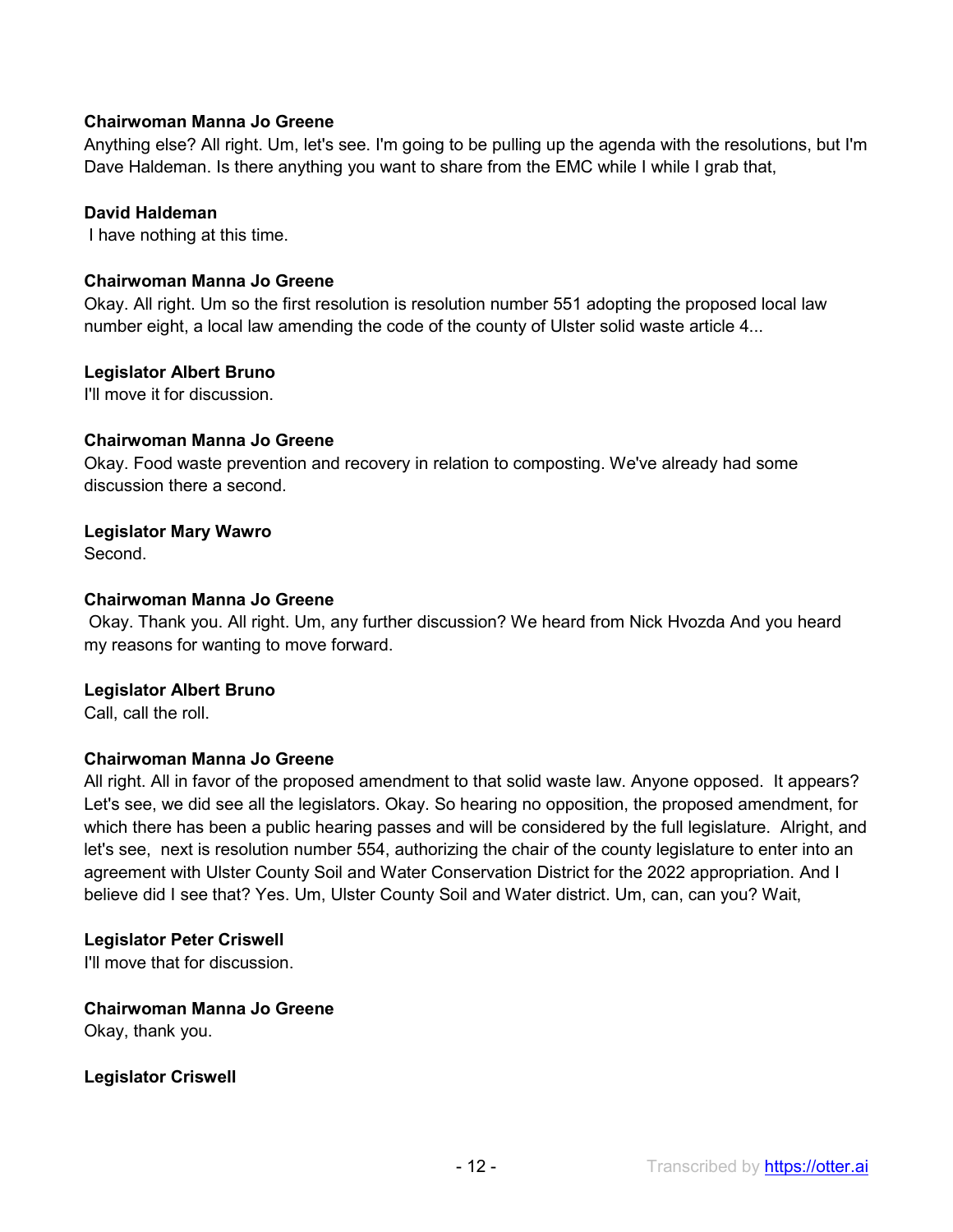Legislator Greene, if I may just say quickly to this. So this was an amendment that I put in to the process of sort of larger appropriation for legislative programs dollars, we've decided to pull out soil and water and Cornell Cooperative and Libraries and Mark, correct. I'm correct on this, right. This is yes. And so. So basically, what it did was just pull it out, bring it to committee, so that it could be considered. So hopefully, these organizations would have this solidified for their 2022 budget. I just wanted to give a little background on that.

# **Chairwoman Manna Jo Greene**

Great, thank you.

# **Legislator Peter Criswell**

You're welcome.

# **Fawn Tantillo**

And I believe Adam Doan is on the is on the call.

# **Chairwoman Manna Jo Greene**

Adam, Can you weigh in?

**Adam Doan**  Sorry, what was that?

## **Chairwoman Manna Jo Greene**

Um, would you like to weigh in on on resolution?

# **Adam Doan**

Oh, yeah. And I know, we just met back at the October meeting. So I just wanted to be here in case anybody had any questions. But I do appreciate the committee taking it up and Legislator Criswell sponsoring it. It's a restoration of the funding to our pre COVID level, certainly important for us in terms of day to day operations and whatnot. So I do appreciate the opportunity to maybe get back to that pre COVID funding.

# **Chairwoman Manna Jo Greene**

Great. Any other please go ahead.

# **Legislator Laura Petit**

I do have some questions. I've been noticing over the last couple of years, there's been some duplication of services between Ulster County Soil and Water and Cornell, like with the slope stabilization and or bank stabilizations. Is that Is that something that's going to continue? Or? I mean, do you work together using the same budget if it's a similar project?

# **Adam Doan**

Sorry. It really depends on where in the county we are, when we're talking the Ashokan watershed, then it's a combination of New York City funding that we get along with Cornell Cooperative Extension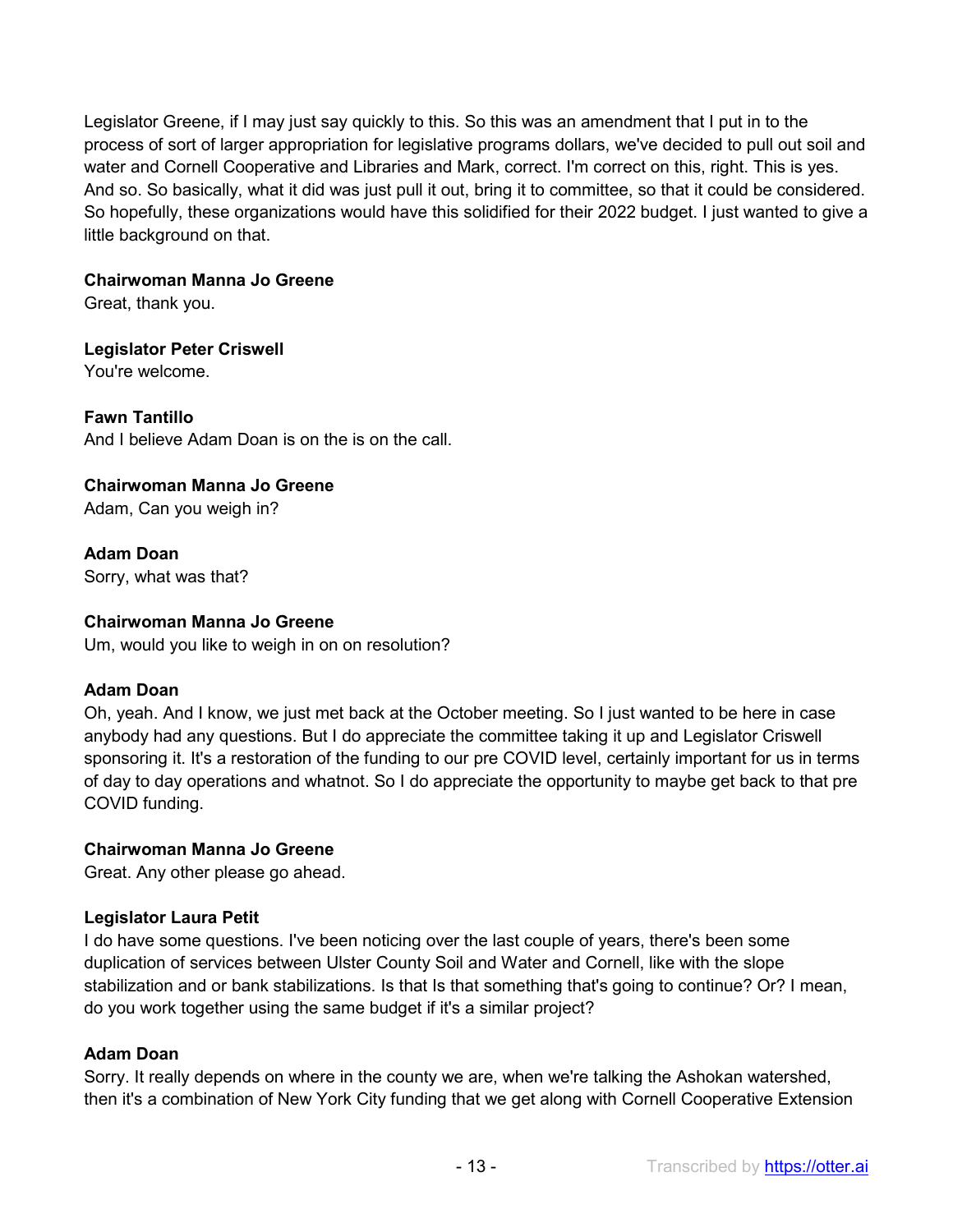of Ulster County, who's our partner in the Ashokan stream program. If we're outside of the the Ashokan watershed, then it's more of a district, soil and water district, responsibility dealing with things like bank erosion and whatnot. That said, we coordinate very closely with Cornell, I speak with Jared, the Executive Director, on a pretty regular basis so that we're kind of working collaborate collaboratively as opposed to duplicating. Hope that answered the question.

#### **Chairwoman Manna Jo Greene**

Any other comments or questions? Okay, hearing none, I will call the question all in favor of just say correctly. Go ahead. Okay. Um, resolution number 554 for Soil and Water or appropriations, please signify by raising your Hand and or saying aye.

# **Committee Members**

Aye. Aye.

**Fawn Tantillo**  Laura.

**Chairwoman Manna Jo Greene**  Is any...

**Fawn Tantillo**  I don't see Laura.

**Legislator Albert Bruno**  No one sees Laura.

**Fawn Tantillo**  Okay,

**Chairwoman Manna Jo Greene** 

Laura, can you um,

# **Fawn Tantillo**

I can record this is a four to zero without her if she stepped away.

# **Chairwoman Manna Jo Greene**

Okay. Got it. Okay. So I'm hearing no negative votes. The resolution passes four to zero. And we will move on.

## **Adam Doan**

If that's all. I ppreciate that. Have a good evening.

# **Chairwoman Manna Jo Greene**

Thank you, Adam.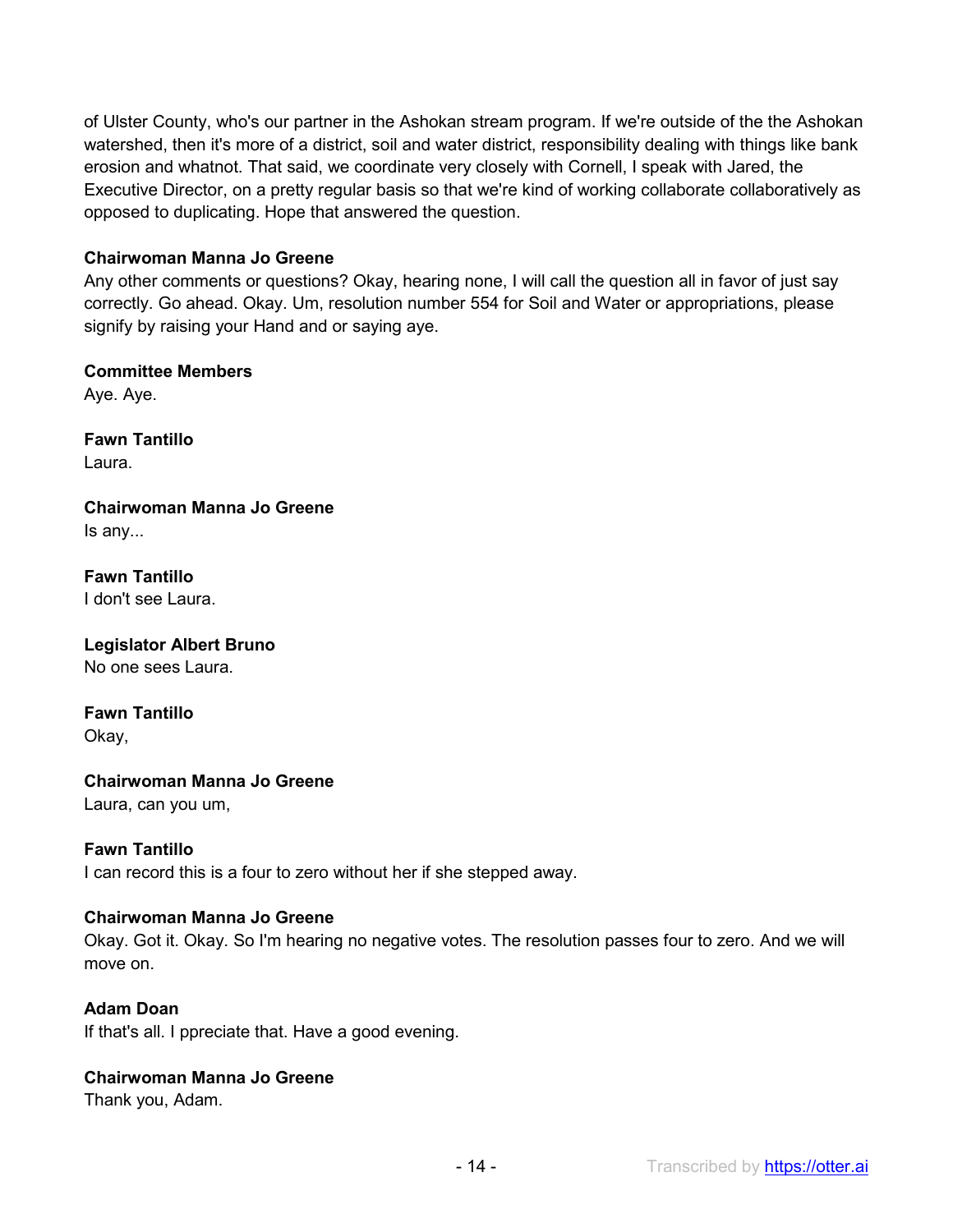#### **Legislator Albert Bruno**

Take care, Adam.

#### **Adam Doan**

Talk soon.

#### **Chairwoman Manna Jo Greene**

Okay, resolution number 557 - Setting a public hearing on proposed local law number nine, a local law amending the code of Ulster County, chapter 131. For vehicles... the sustainable Green Fleet policy in relation to strategies and goals to be held on January 4, 2022. Does anyone want to move that?

**Legislator Peter Criswell**  I'll move that.

**Legislator Albert Bruno**  I'll second.

**Chairwoman Manna Jo Greene**  Okay, um

**Legislator Albert Bruno**  Call the roll.

**Chairwoman Manna Jo Greene**  Oh, wait. I'm Peter. Was that

**Legislator Peter Criswell**  All it all I was gonna say is this is for a public hearing. I'm always for public hearings.

**Legislator Albert Bruno** 

Exactly. I'd like to call the roll.

**Chairwoman Manna Jo Greene**  Yes, you're you're welcome to do so. All in favor,

**Committee Members**  Aye.

#### **Chairwoman Manna Jo Greene**

Opposed? Okay. Mary, that was an in favor. Yes. Okay. All right. Thank you. And That resolution passes. And now we're up to

**Legislator Albert Bruno**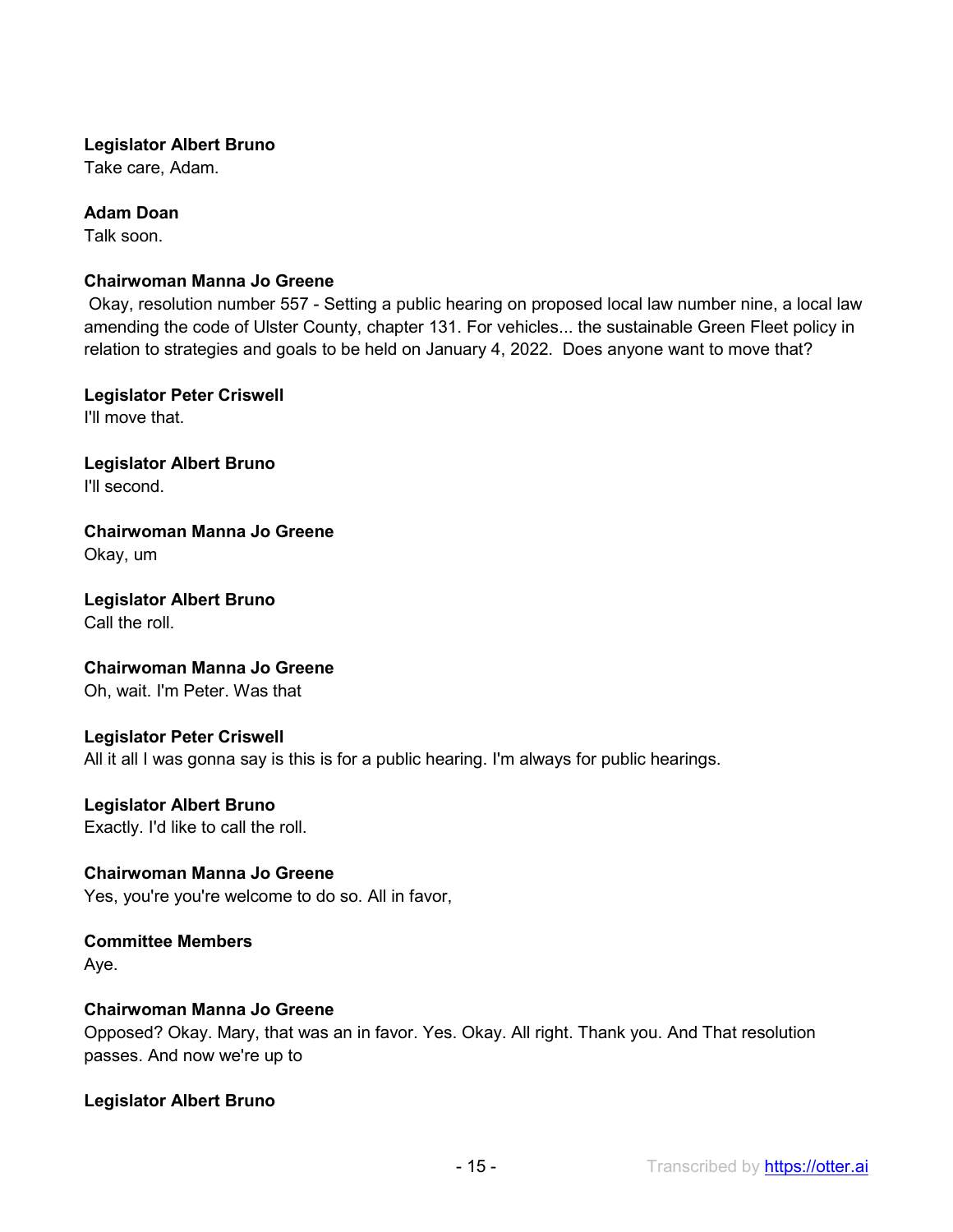558. I'd like to, I'd like to make the motion that we have a brief discussion

## **Chairwoman Manna Jo Greene**

On environmental consideration checklist. Okay. And I think we already have an environmental checklist in use. And the main purpose of this resolution is to ensure that the information garnered is included when a resolution goes to Public Works and capital projects and ultimately, to the legislature, I think, if I understand it correctly. Um, so is there any Go ahead, Legislator Criswell, please.

#### **Legislator Peter Criswell**

Yeah, I just want to say I'm very much in favor of resolution, I think, you know, having a solid checklist that we're looking at for every project that we're doing can only be a positive thing. You know, it's not, it's not like it's locking certain things in. But it's it's having a very clear set of guidelines when looking at projects. And we've been talking about this and talking about this. So I'm really happy that this has come before us at this point.

## **Fawn Tantillo**

It was moved by Legislator Bruno, I didn't hear the second.

#### **Legislator Peter Criswell**  I second it.

**Fawn Tantillo** 

Sorry.

# **Chairwoman Manna Jo Greene**

Legislative, Bruno, your comment?

#### **Legislator Albert Bruno**

And I want to echo L:egislator Criswell because well, we have what's called a timeout at the hospital when you're working with a patient. And this is exactly what this is. It's like, we need to actually look at everything before we move forward. And I support this thing. 100%

#### **Chairwoman Manna Jo Greene**

Okay. And any comments from the executive branch, are you okay? Basically ...Legislator Petite is back? I don't know if she can turn her video on and unmute. And we will call the question. Okay, all in favor of I can't see the resolution number

**Fawn Tantillo**  558.

#### **Chairwoman Manna Jo Greene**

558. Please raise your hand.

#### **Committee Members**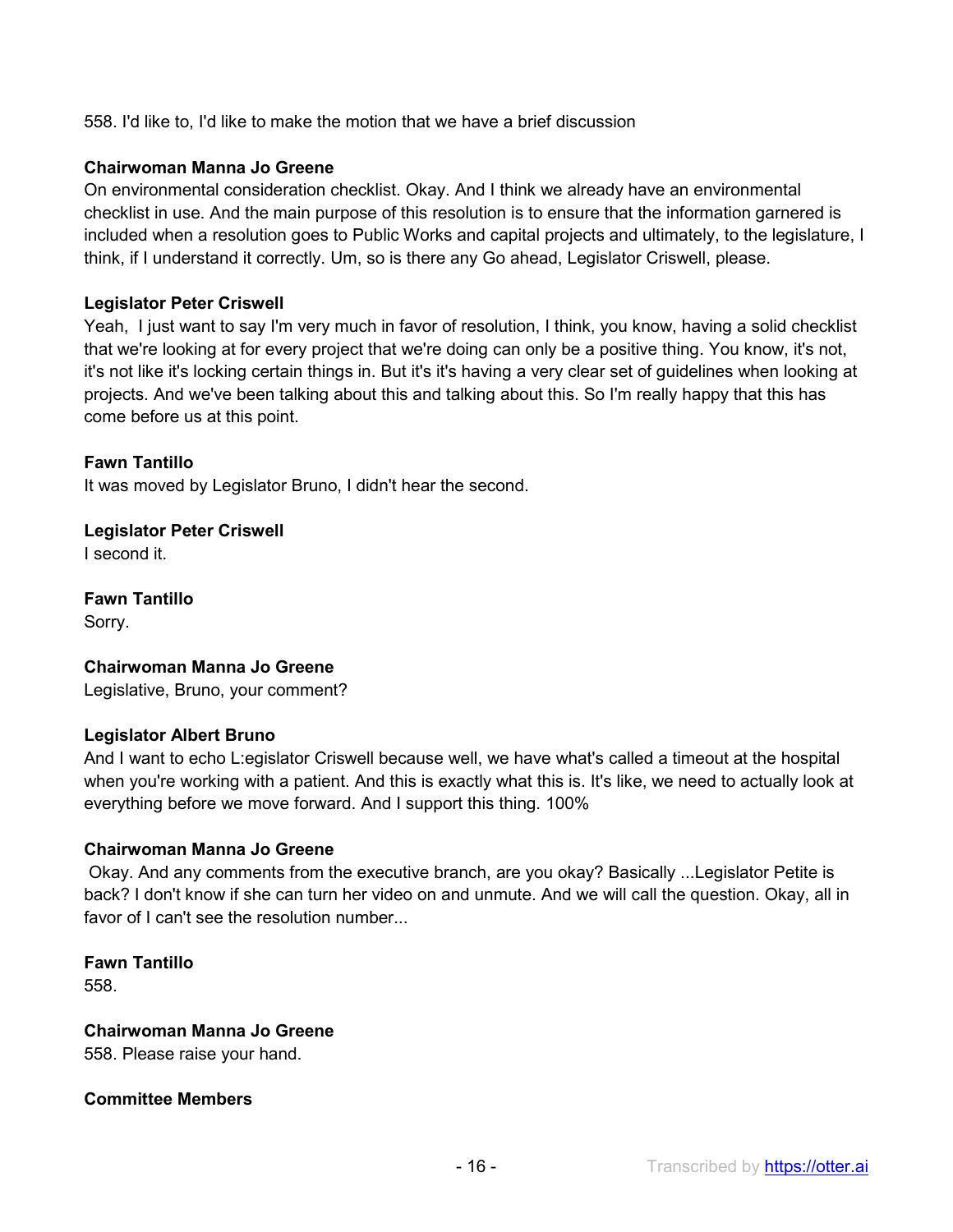Aye, aye. Aye.

#### **Chairwoman Manna Jo Greene**

Anyone opposed? Motion carries unanimously And I want to say that I'm Several years ago, I would say it was probably three years ago because it was when a time Legislator Nolan was on Public Works with myself and Legilator Litts and others and we had asked for something like this, and the Department of Environment, very carefully went through all of the essentially sustainability resolutions that have been passed by this legislature over the past. Well, went through the whole list, and, and meet and creating the checklist for, you know, purchasing and public works and all the departments that are involved in bringing forward proposals to us, and it's been in use successfully. And the only thing was that unless we asked ahead of time, we didn't get to see the results. But I think this is a good way to connect the good work departments are doing with the legislative process, the committee process and, and, and then the full legislature. So good work. And I think we have one last resolution. Resolution number 568, authorizing the legislature to enter into an inter municipal agreement with New York City DEC. For completion of an Ulster County natural resource inventory, and cloud based mapping portal, grant project, amending the 2022 capital budget. Do I hear a motion?

#### **Legislator Peter Criswell**

I'll move that.

# **Legislator Albert Bruno**

Second.

#### **Chairwoman Manna Jo Greene**

Great. Any discussion? All right, hearing none. All in favor of resolution 568. Please raise your hand signify by saying aye.

#### **Committee Members**

Aye,

#### **Fawn Tantillo**

Legislator Petite, can you join us?

#### **Legislator Albert Bruno**

We have you have a quorum. So we so we had enough - enough said hi. And let's go or we'll be here all night.

#### **Chairwoman Manna Jo Greene**

It's been a long day.

#### **Legislator Albert Bruno**

Yeah. Keep in mind with with all due respect, Chairman, all of us have worked all day long.

#### **Chairwoman Manna Jo Greene**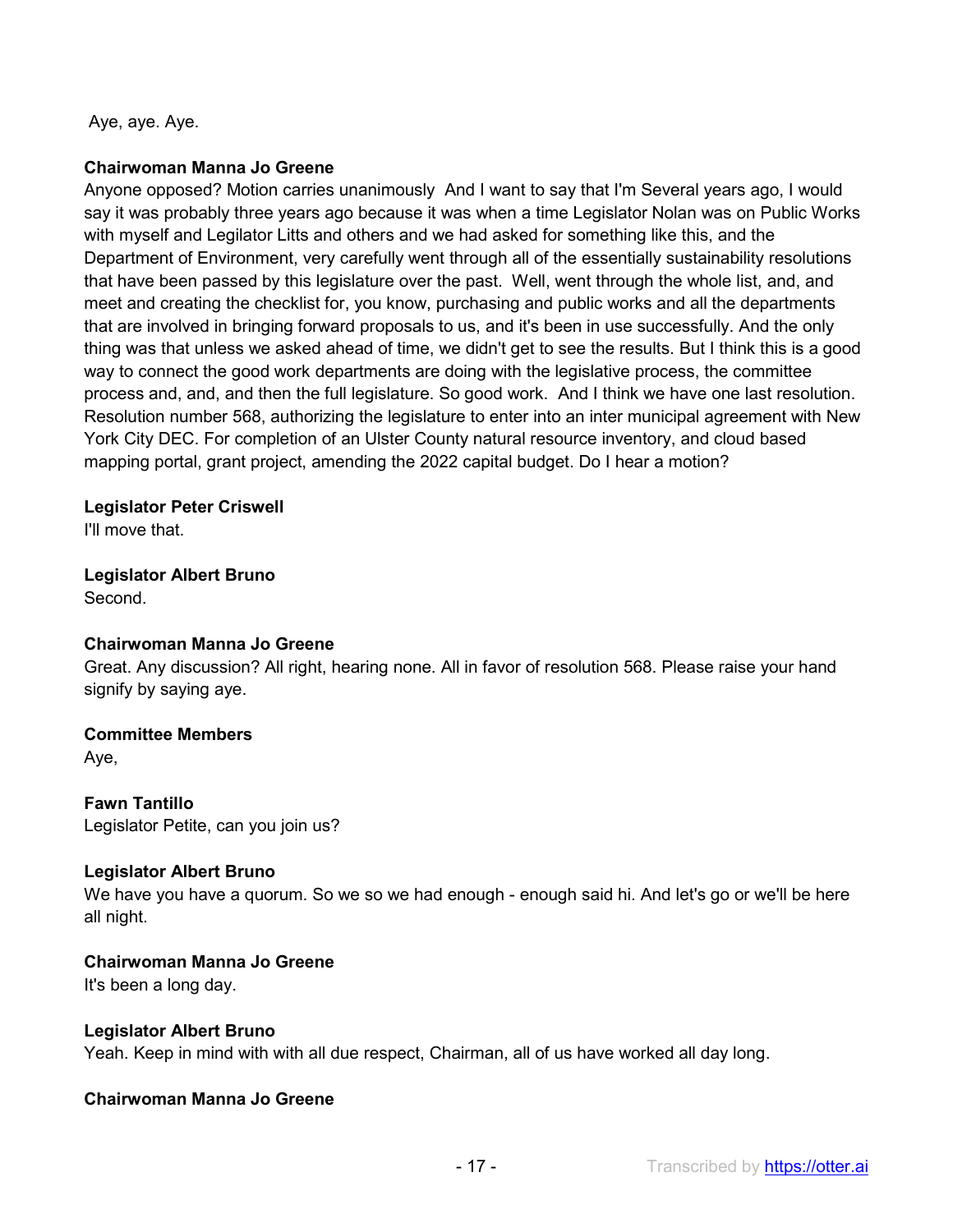Yes. Okay. Let's see. We have a couple of quick items. of old business. I think we've really talked about the Food Waste Recovery Act. Guidelines. Fawn,am I forgetting something? From old business here?

## **Fawn Tantillo**

No, that was that those guidelines were sent to you. And they are also attached. You know, they're there on the cloud file. If anyone wants to review them.

#### **Chairwoman Manna Jo Greene**

Okay. And I think right now we can pass on the resolutions under discussion. I have nothing to add on the resolution. I was sponsor.

#### **Legislator Albert Bruno**

In motion. we adjourn Chairman.

**Chairwoman Manna Jo Greene**  Okay.

**Legislator Peter Criswell**  Oh, you're chompint at the bit tonight. (laughter)

## **Legislator Albert Bruno**

All day.

#### **Chairwoman Manna Jo Greene**

I would like to say just one quick thing on the climate smart and then we absolutely will. Okay, this is my thing. Um, I do want to say that the solar mapping project is going extremely well. We have 15 municipalities from the region that are taking seriously the best way to cite solar and other renewables and and also storage in within their municipalities and they are going to actively be part of the climate solution. That is solutions that are mandated by New York State climate act and Legislator Bruno, Saugerties is taking leadership in this regard. So I want to acknowledge that and thank them for the good work that they're doing. And I believe City of Kingston, Rosendale, Marbletown and several others are part of this project, which will be ongoing. So if your municipality is not yet participating, let's see if we can get them to in 2022. That's, I promise. I heard a motion to adjourn and a second. All in favor,

#### **Committee Members**

Aye.

#### **Chairwoman Manna Jo Greene**

Aye, by saying aye. or raise raised.

#### **Legislator Peter Criswell**

And Chairman Greene. Thank you for your leadership in this arena.

#### **Chairwoman Manna Jo Greene**